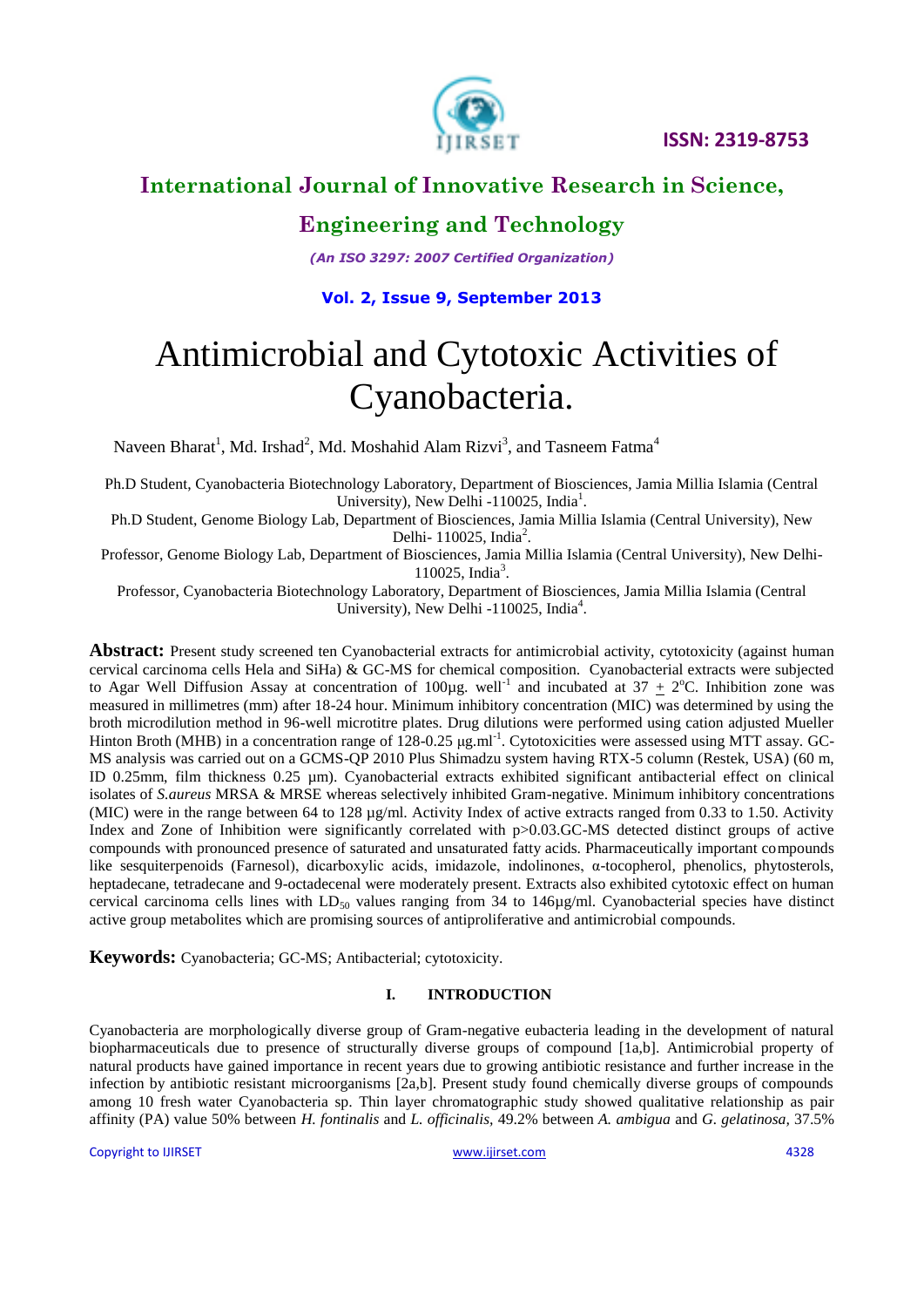

### **International Journal of Innovative Research in Science,**

### **Engineering and Technology**

*(An ISO 3297: 2007 Certified Organization)*

#### **Vol. 2, Issue 9, September 2013**

between *Chrococcus* sp*.*, *A. fertillisma,* and *Anabaena* sp*.,* 33.3% between *A. variabilis, W. prolifica,* and *Scytonema*  sp.*,* 28.6% between *G. gelatinosa, A. variabilis, W. prolifica,* and *Scytonema* sp*.* and 16.7% between *A. variabilis, W. prolifica,* and *Scytonema* sp. (Fig. 1)*.*



Fig.1 Thin Layer Chromatography of Fresh Water Cyanobacterial Extracts. Lane 1- *H.fontinalis*, 2- *A.ambigua*, 3- *L.officinalis*, 4- *G.gelatinosa*, 5- *Chrococcus* sp., 6- *A.fertillisma*, 7- *Anabaena* sp., 8- *A.variabilis*, 9- *W. prolifica*, 10- *Scytonema* sp.

Highest PA values predict the existence of some common compounds within these species [3]. These relationships were also correlated with the grouped affinity and isolation values of these species. The GC-MS total ion chromatogram of these extracts resolved into several peaks indicating an equally corresponding compounds; 23 in *H. fontinalis*, 21 in *A. ambigua,* 51 in *L. officinalis*,25 in *G. gelatinosa*, 18 in *Chrococcus* Sp., 34 in *A. fertillisma*, 27 in *Anabaena* Sp., 19 in *A. variabilis*, 19 in *W. prolifica* & 25 in *Scytonema* Sp.(Data not shown here). Principal and pharmacologically active components identified in these extracts included several fatty acids (hydroxy, saturated, branched, unsaturated ), tertiary butyl group containing compounds, phenols, terpenoids, phytols, farnesol , hexahydro farnesol, dicarboxylic acids, lactones, heterocyclic compounds, several polyhydroxysterols, nucleoside & complex sugars and natural antioxidant alpha- tocopherol. These components may act synergistically and induce antimicrobial as well as cytotoxic activities. Among fatty acids hexadecanoic acids  $(C_{17}H_{34}O_2:M_w-270)$ , 9,12-octadecadienoic acid<br> $(C_{19}H_{34}O_2:M_w-296)$ , 9-Octadecenoic acids  $(C_{19}H_{36}O_2:M_w-296)$ , 10 octadecenoic $(C_{19}H_{36}O_2:M_w (C_{19}H_{34}O_2:M_w-294$  ), 9-Octadecenoic acids  $(C_{19}H_{36}O_2:M_w-296)$ , 10 octadecenoic $(C_{19}H_{36}O_2:M_w-296)$ , eicosanoic(C<sub>21</sub>H<sub>42</sub>O<sub>2</sub>: M<sub>w</sub>-326), triacontanoic (C<sub>31</sub>H<sub>62</sub>O<sub>2</sub>:M<sub>w</sub>-466) and tetracosanoic acid(C<sub>25</sub>H<sub>50</sub>O<sub>2</sub>:M<sub>w</sub>-382) were abundantly present. Benzenedicarboxylic acids such as 1,2-benzenedicarboxylic acid -dioctyl ester ( $C_{24}H_{38}O_4$ :  $M_w$ -390), disooctyl ester (C<sub>24</sub>H<sub>38</sub>O<sub>4</sub>:M<sub>w</sub>-390), ethyl hexyl ester (C<sub>24</sub>H<sub>38</sub>O<sub>4</sub>:M<sub>w</sub>-278) were also present which are potent antibacterial, antifungal and antialgal agents [4a,b,c] ; phytols like 3,7,11(tri); 3,7,11,15(tetra) ; & 2,6,10; 2,6,11- Trimethyldodecane  $(C_{15}H_{32}$  : $M_w$ -212) were detected which are known as hexahydrofarnesol and farnesol reportedly possess strong antibacterial activities [5] Imidazole containing alkaloids like 2,4-Imidazolidinedione( $C_8H_6N_4O_5$ : $M_w$ -238),4 amino-5-imidazole carboxymide( $C_4H_6N_4O$ :  $M_w-126$ ) &1,3dihydroindol-2indolinone( $C_8H_7N_0$ :  $M_w-133$ ) were present which are reported to possess antimicrobial, cytotoxic, antitumor and antiviral activities [6a,b]. Other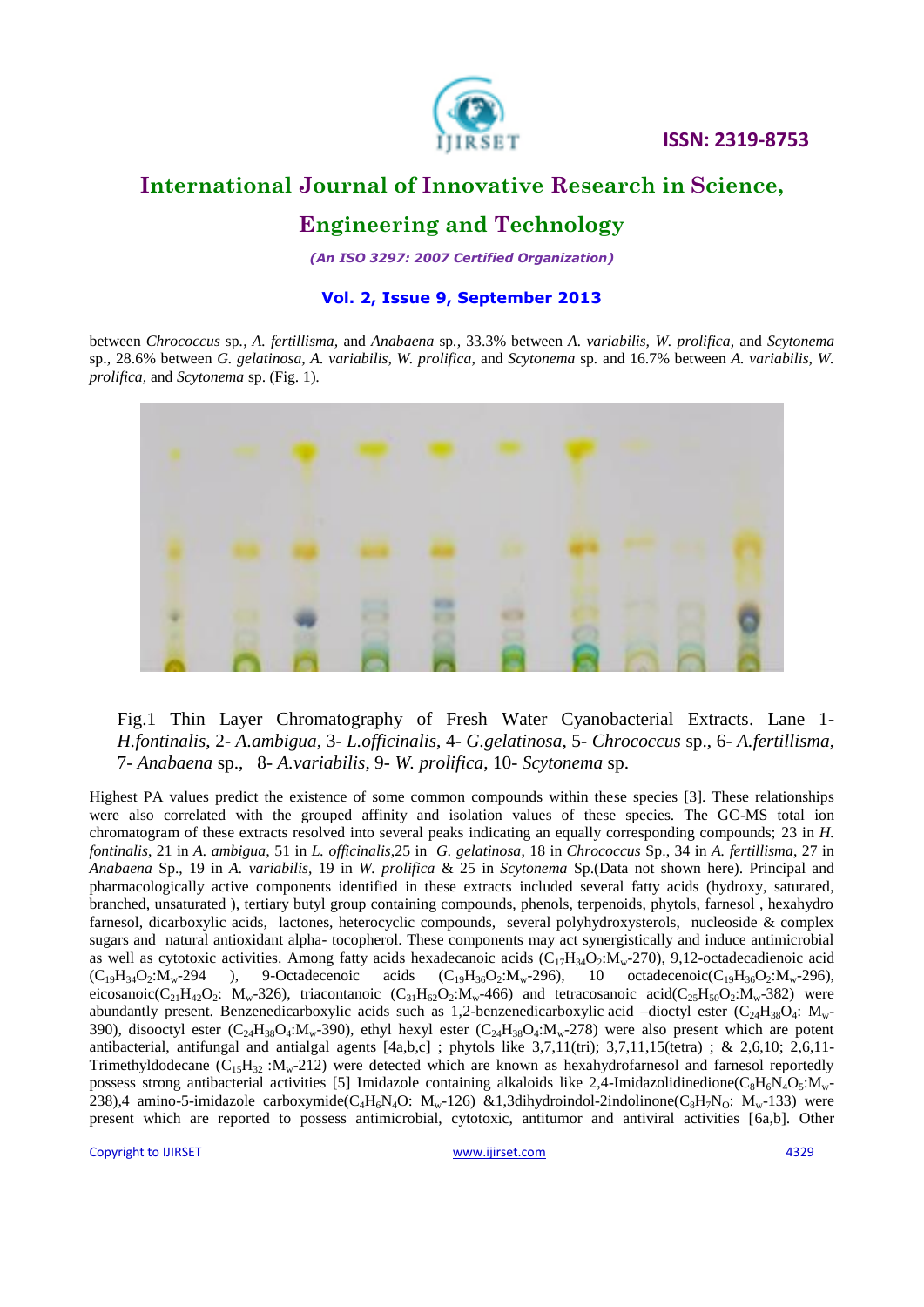

### **Engineering and Technology**

*(An ISO 3297: 2007 Certified Organization)*

#### **Vol. 2, Issue 9, September 2013**

pharmacologically active compounds detected like 9,12, octadecadienoic acid( $C_{19}H_{34}O_2:M_w-294$ ),  $\alpha$ tocopherol( $C_{29}H_{50}O_2$ : $M_w$ -430), and 2,4, di-, tert-butyl phenol( $C_{14}H_{22}O$ : $M_w$ -206) have been reported as anti-oxidant [7]; 9,12,15, octadecatrienoic acid (C<sub>20</sub>H<sub>34</sub>O<sub>2</sub>:M<sub>w</sub>-306) have been reported as anti-inflammatory activity [8]; γ-octyl butyrolactones( $C_{12}H_{22}O_2$ : M<sub>w</sub>-198) are known as pro-drugs [9]. Several steroidal compounds like dibromostigmasterol acetate  $(C_{31}H_{50}Br_2O_2$ :  $M_w-612$ ); Stigmast-5-En-3-ol( $C_{29}H_{50}O$ :  $M_w-414$ ); Stigmasta-5,22-Dien-3.beta-ol ( $C_{31}H_{50}O_2$ : $M_w$ -454); cholest 5-en-3-ol (C<sub>28</sub>H<sub>45</sub>ClO<sub>2</sub>: M<sub>w</sub>-448); Ergost-5-En-3-ol (C<sub>28</sub>H<sub>48</sub>O : M<sub>w</sub>-400); Stigmast-5-En-3-Yl 9octadecenoate  $(C_{47}H_{82}O_2$ :  $M_w$ -678) were predominantly present in these extracts (Table 4). These typical sterols are known to posses antibacterial, antifungal and cytotoxic properties. This study was designed to investigate antibacterial activity of Cyanobacterial extracts against 12 Gram-positive and 12 Gram-negative bacteria strains as listed in table I. They were evaluated for their antibacterial potential by agar-well diffusion assay. MICs values were determined further to check the concentration ranges for significant inhibition. Chromatographic separation of the extracts was done by employing TLC. The study was extended to identify the chemical composition of the extracts by Gas Chromatography coupled with Mass Spectrometer (GC-MS) and their cytotoxicity against cervical cancer cell line Hela and SiHa using MTT assay.

#### **II. MATERIALS AND METHODS**

#### *A. Collection of cyanobacterial culture*

Fresh water cyanobacteria (*Lyngbya officinalis* NCCU-102, *Gleocapsa gelatinosa* NCCU-430, *Chrococcus* sp*.* NCCU-207, *Aulosira fertillisma* NCCU-444, *Anabaena ambigua* NCCU-160, *Hapalosiphon fontinalis* NCCU-339, *Anabaena*  sp*.* NCCU-09, *Anabaena variabilis* NCCU-441, *Westiellopsis prolifica* NCCU-331, and *Scytonema* sp*.* NCCU-126) were procured from the National Centre for Culture Collection and Utilization of Blue Green Algae, Indian Agriculture Research Institute, New Delhi, India. Cyanobacteria were grown phototrophically in BG-11 medium [10].

#### *B. Collection of microorganisms*

Bacterial strains (Table I) were obtained generously from the culture collections of Ranbaxy Research Laboratories (RRL), Gurgaon, All India Institute of Medical Sciences (AIIMS), New Delhi and National Facility for Marine Cyanobacteria, Department of Marine Biotechnology, Bharathidasan University, India. The test bacterial strains were inoculated on Tryptic Soy Agar (TSA, Difco) and incubated overnight at  $37^{\circ}C \pm 2^{\circ}C$ .

| TABLE 1: List of Bacterial Strains Tested For Antimicrobial Activity of Fresh Water Cyanobacterial Extracts. |  |
|--------------------------------------------------------------------------------------------------------------|--|
|                                                                                                              |  |

| Bacterial strains            | Eq.No.            | Origin           |
|------------------------------|-------------------|------------------|
| <b>Gram Positive</b>         |                   |                  |
| <i>S. aureus</i> 25923       | <b>ATCC 25923</b> | Clinical isolate |
| S.aureus 562 (MRSA)          | ATCC 562          | Clinical isolate |
| S.aureus 1199B               | <b>NS</b>         | Clinical isolate |
| S. aureus 209                | <b>NS</b>         | Clinical isolate |
| S. aureus MRSA 429           | <b>NS</b>         | Clinical isolate |
| S. aureus 2                  | <b>NS</b>         | Clinical isolate |
| S.epidermidis 35984(MRSE)    | <b>ATCC 35984</b> | Skin lesion      |
| S.epidermidis MTCC 435       | <b>ATCC 155</b>   | Skin lesion      |
| <b>B.</b> subtilis MTCC 2191 | NS.               | NS.              |
| <i>B. subtilis NCIM 2068</i> | <b>ATCC 6633</b>  | <b>NS</b>        |
| <i>B. subtilis</i> 2620      | ATCC 35946        | <b>NS</b>        |
| <i>S.aureus NCIM 5021</i>    | <b>ATCC 25923</b> | Clinical isolate |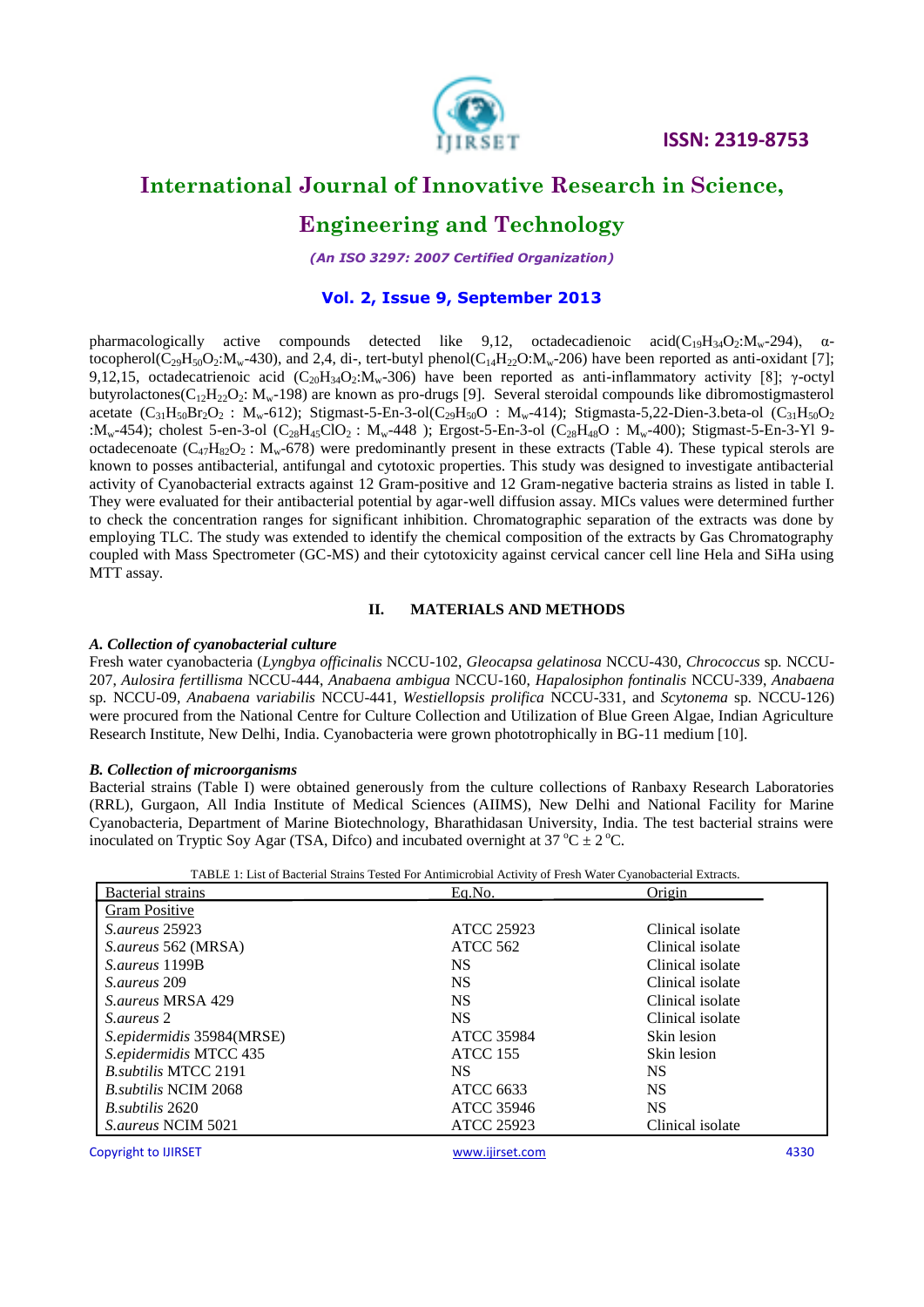

# **Engineering and Technology**

*(An ISO 3297: 2007 Certified Organization)*

### **Vol. 2, Issue 9, September 2013**

| <b>Gram Negative</b>             |                   |                  |
|----------------------------------|-------------------|------------------|
| E.coli NCIM 2065                 | <b>ATCC 8739</b>  | <b>NS</b>        |
| <i>E.coli</i> 25922              | <b>ATCC 25922</b> | Clinical isolate |
| Aeromonas hydrophila sp.         | <b>ATCC 7966</b>  | Fish             |
| Klebsiella pneumonia MTCC3384    | <b>ATCC 13883</b> | <b>NS</b>        |
| Proteus vulgaris MTCC426         | <b>ATCC 6380</b>  | <b>NS</b>        |
| Pseudomonas aeruginosa NCIM 5029 | ATCC27853         | <b>NS</b>        |
| Pseudomonas cepacia MTCC 7099    | BAM-6             | Soil             |
| Serratia sp.                     | $NiVa-51$         | River            |
| Serratia marcescens MTCC 97      | <b>ATCC 13880</b> | Pond water       |
| Vibrio harveyi MTCC 3438         | <b>ATCC 11318</b> | <b>NS</b>        |
| Vibrio parahamolyticus MTCC 451  | NS.               | <b>NS</b>        |
| Proteus mirabilis MTCC           | NS                | NS               |

\*ATCC: American Type Culture collection; MTCC: Microbial Type Culture Collection; NCIM: National Collection of Industrial Microorganisms; D-days; NS – Not specified.

#### *C. Cyanobacterial biomass harvesting and extraction*

Cyanobacterial late exponential growth phase culture were harvested by centrifugation at 5000 x *g* for 10 min. Biomass of Cyanobacteria were lyophilized (Labconco, USA) and crushed to fine powder. Fine powder of biomass and diethyl ether solvent were mixed in 100 ml flask maintained in ice bath and sonicated using small probe (Sonics Vibracell, USA), for 2 min, time interval of 5 sec, at 10% of total amplitude and left for 30 min. Extracts were filtered through Whatman No.1 filter paper and solvent was dried in rotary evaporator (Buchi, USA). Dry residue was transferred to a freeze drying vessel and used for different assays by the clearance of bio-safety and ethical committee of the institute.

#### *D. Thin layer chromatography*

Chromatography was performed on silica gel 60  $F_{254}$  TLC aluminium sheet 20x20 cm (Merck). A 50µl sample (1mg/ml) was spotted manually on silica gel and run in mobile phase, hexane: ethyl acetate (8.5:1.5). Numbers of spots were counted and retention factors  $(R_F)$  of each spot was calculated. Qualitative relationships of the each spots were calculated as values of paired affinity, group affinity and isolation value.

#### *E. Gas chromatography – Mass spectrometry*

Cyanobacterial extracts were subjected to GC-MS analysis on a GCMS-QP 2010 Plus Shimadzu system (All India Research Facility, JNU, Campus, New Delhi)comprising an auto injector and RTX-5 column (Restek, USA) (60 m, ID 0.25mm, film thickness 0.25  $\mu$ m). Helium was used as the carrier gas (1ml/min). The column temperature was programmed at 60°C for 1 min and then raised to 180°C for the total analysis time of 50 min. Sample (0.1mL) was injected in the splitless mode. The chemical components of the extracts were identified by comparing the retention time of the chromatographic peaks with that of authentic compound using the WILEY8.LIB and NIST05s.LIB.

#### *F. Agar well diffusion assay*

Antimicrobial assay of dried Cyanobacterial extracts (reconstituted in 1% aq. DMSO) against the bacteria were assessed using the National Committee for Clinical Laboratory Standards guidelines (NCCLS) for agar well diffusion assay [11]. Inhibition zone was measured in millimetres (mm) after 24 hour. 1% DMSO used as negative control and standard antibiotic, Vancomycin (Eli Lily), Ciprofloxacin and Kanamycin (HiMedia) were used as positive control. Antimicrobial index was calculated as: Inhibition zone of test sample /Inhibition zone of standard.

Copyright to IJIRSET [www.ijirset.com](http://www.ijirset.com/) 4331 *G. Minimum Inhibitory Concentration (MIC***)** *by broth microdilution assay*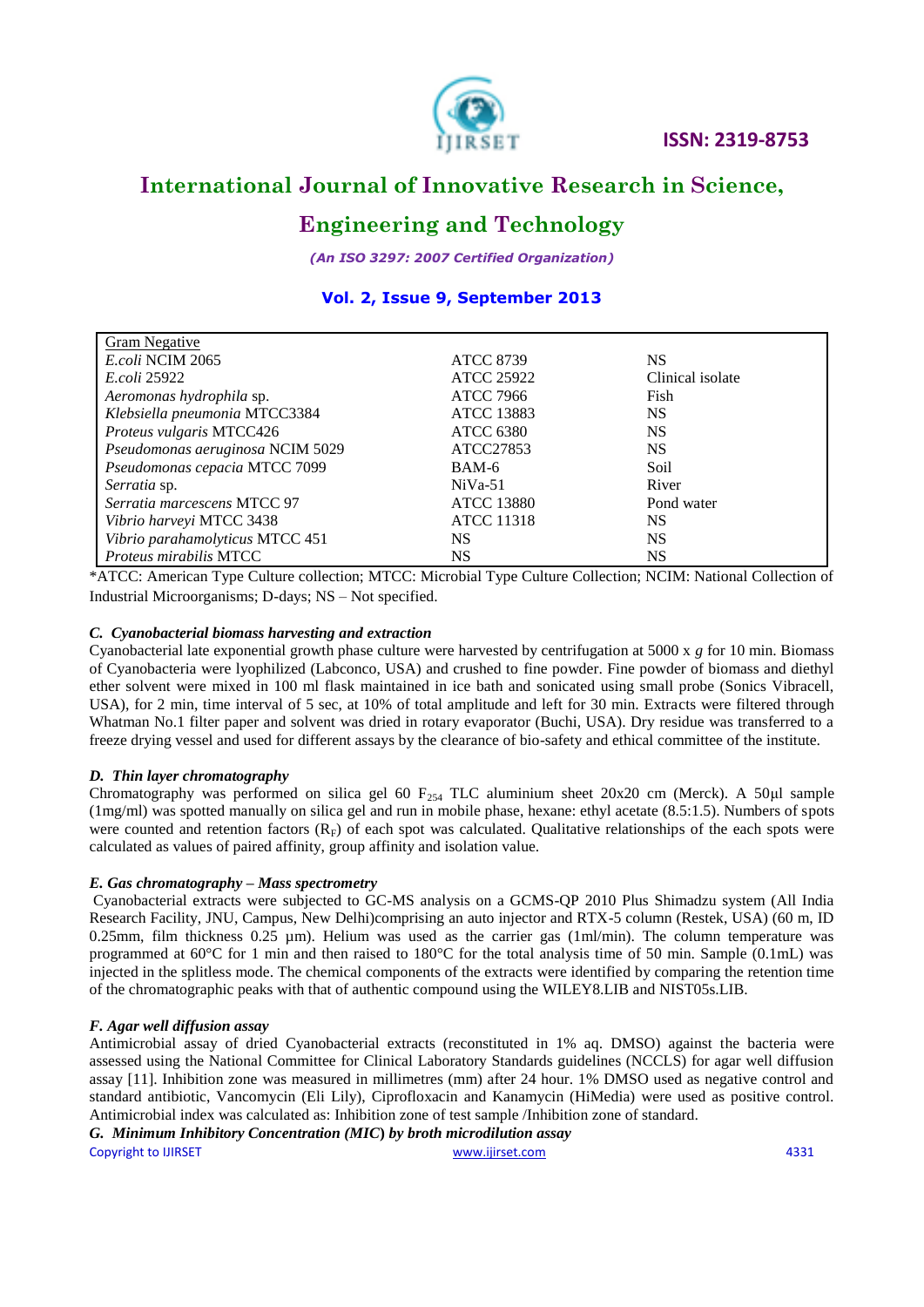

### **International Journal of Innovative Research in Science,**

# **Engineering and Technology**

*(An ISO 3297: 2007 Certified Organization)*

#### **Vol. 2, Issue 9, September 2013**

MIC of Cyanobacterial extracts was determined by using the broth microdilution method as recommended by NCCLS [12]. The tests were performed in sterile 96-well microtitre plates. Drug dilutions were performed using cation adjusted Mueller Hinton Broth (MHB, Difco) to get a concentration range of 0.25 -128 μg.ml<sup>-1</sup>. Inoculum was prepared by direct colony suspension in normal saline to get an innoculum size  $1-2 \times 10^6$  CFU.ml<sup>-1</sup>. 100 μl of the innoculum was added in each wells containing 100 $\mu$ l extracts dilution (final innoculum was approx. 3-7 x10<sup>5</sup> cfu/ml). For positive control extracts free inoculated broth and for negative controls sterile broth were used. The final volume in each well was 200 µl. Plates were incubated for 24 hours at  $37 \pm 2$ °C and observed for presence or absence of growth. The lowest concentration of the extracts that prevented the growth of bacteria was considered to be the MIC.

#### *H. Cytotoxicity Assay*

Human cervical cancer cell lines SiHa and HeLa were obtained from National Centre for Cell Sciences (NCCS) Pune, India. Cell lines were grown as monolayer cultures in Dulbecco's modified Eagle's medium containing 10% fetal bovine serum and antibiotics (100 units/ml penicillin and 100 mg L-1 streptomycin) in a humidified atmosphere of 5%  $CO_2$  at 37°C. Cytotoxicity of Cyanobacterial extracts were carried in overnight seeded cells (2x10<sup>4</sup>/well) for 48 h. At the end of the treatment, the medium was removed and cells were incubated with 20μl of MTT (5 mg/ml in PBS) in fresh medium for 4 hrs at 37<sup>o</sup>C. After four hours, formazan crystals, formed by mitochondrial reduction of MTT, were solubilized in DMSO (200μl/well) and the absorbance was read at 570 nm after 10 min incubation on the *i*Mark Microplate Reader (Bio-Rad, USA) [13a,b]. Cytotoxicity of Cyanobacterial species was expressed as  $LC_{50}$ .

#### *I. Statistical analysis*

The mean value  $\pm$  standard error of mean (SEM) was determined from triplicate samples for each experimental group using using Graph Pad prism 2.01 (2) version for Windows 2001 (Graph Pad Software, San Diego). Statistical significance was examined with Student's *t* test.

#### **III. RESULTS AND DISCUSSIONS**

The antibacterial activities (zone of inhibition; respective activity index and MIC values) of each extracts against Gram-positive and Gram-negative bacteria including MRSA & MRSE are summarized in tables II a,b & III. Cyanobacterial extracts significantly inhibited Gram-positive bacteria, whereas selectively inhibited Gram-negative bacteria. It was noted that the cyanobacterial extracts inhibited all tested *Staphylococcal* isolates. Maximum inhibition zone in millimetre was observed in case of *A. ambigua* (37.73), *A.variabilis* (33.36)*, Scytonema* Sp. (30.15) *and A. fertillisma* (30.01) *against S.aureus* 25923*.* However, highest activity index was in order of *A.variabilis, A. fertillisma, Anabaena* sp.*, A. ambigua,* and *Scytonema* Sp. against MRSA (Methicillin Resistant *Staphylococcus aureus*) 562 with MICs of 64µg/ml. Hence, this strong activity index of cyanobacterial extract directly correlate its antimicrobial potential. Whereas, towards Gram-negative bacteria highest activity index was shown only by *A. ambigua* and *A. variabilis* against *V. parahemolyticus* 451 and *Serratia* sp., while *L. officinalis* showed highest activity index against *Proteus mirabilis.* & *Pseudomonas cepacia*. Zone of Inhibition and Activity Index of each active extracts were significantly correlated (p,  $\leq 0.03$ ). Minimum inhibitory concentrations (MIC) of some of the most active extracts range between  $64\mu g/ml$  to  $128\mu g/ml$ , are shown in table 3. It was noted that lower MIC ( $64\mu g/ml$ ) was obtained only against *S.aureus* 25923 *and S.aureus* 562 treated with *A. ambigua, L. officinalis, G. gelatinosa, A. fertillisma, A. variabilis, W. prolifica,* and

TABLE IIa : Zones of Inhibition Produced by Extracts in the Agar Well Diffusion Assay. (Mean of Three Experiments)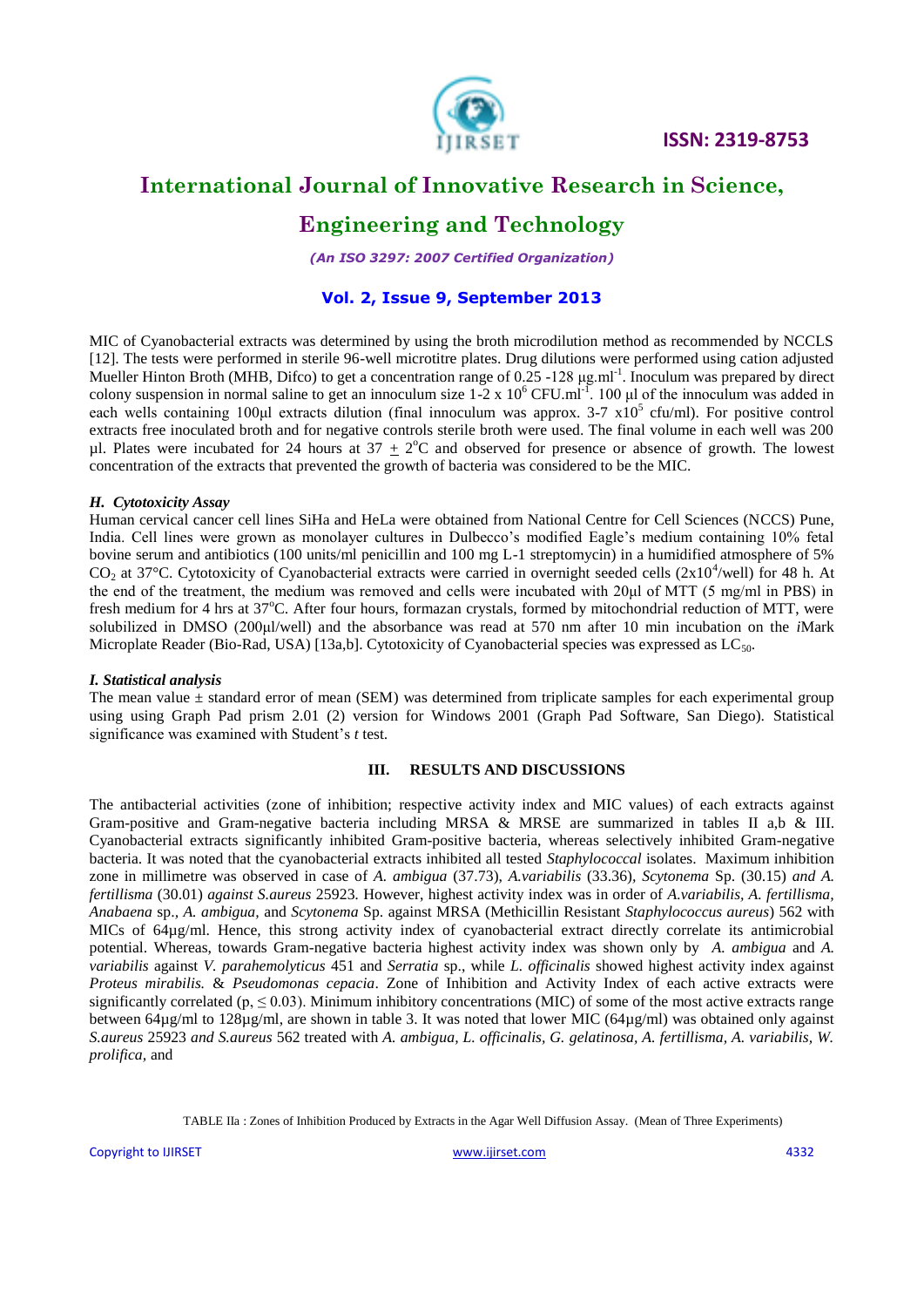

# **Engineering and Technology**

*(An ISO 3297: 2007 Certified Organization)*

### **Vol. 2, Issue 9, September 2013**

| <b>Bacterial</b> strains |                          |                |                |                         |             |                          | Cyanobacterial Strains |                |                  |                |               |               |             |
|--------------------------|--------------------------|----------------|----------------|-------------------------|-------------|--------------------------|------------------------|----------------|------------------|----------------|---------------|---------------|-------------|
| Gram Positive            | $\mathbf{1}$             | $\overline{2}$ | 3              | $\overline{\mathbf{4}}$ | 5           | 6                        | $\overline{7}$         | 8              | 9                | 10             | 11            | 12            | 13          |
| S.aureus 25923           | 14.03                    | 37.73          | 18.07          | 16.15                   | 16.06       | 30.04                    | 20.16                  | 33.36          | 25.93            | 30.15          | $36 \pm 0.02$ | NT            | NT          |
|                          | $\pm$                    | $\pm$          | $\pm$          | $\pm$                   | $\pm$       | $\pm$                    | $\pm$                  | $\pm$          | $\pm$            | $\pm$          |               |               |             |
|                          | 0.15                     | 0.06           | 0.06           | 0.05                    | 0.03        | 0.01                     | 0.56                   | 0.55           | 0.10             | 0.05           |               |               |             |
|                          | (0.38)                   | (1.04)         | (0.5)          | (0.44)                  | (0.44)      | (0.84)                   | (0.56)                 | (0.92)         | (0.72)           | (0.83)         |               |               |             |
| S.aureus 562             | 10.13                    | 20.0           | 18.01          | 18.11                   | $\mathbf T$ | 22.09                    | 20.25                  | 24.09          | 15.97            | 20.0           | $16 \pm 0.01$ | NT            | NT          |
|                          | $\pm$                    | $\pm$          | $\pm$          | $_{\pm}$                |             | $\pm$                    | $\pm$                  | $\pm$          | $\pm$            | $\pm$          |               |               |             |
|                          | 0.11                     | 0.05           | 0.01           | 0.01                    |             | 0.01                     | 0.13                   | 0.16           | 0.06             | 0.04           |               |               |             |
|                          | (0.28)                   | (1.25)         | (1.12)         | (1.13)                  |             | (1.38)                   | (1.26)                 | (1.5)          | (0.99)           | (1.25)         |               |               |             |
| S.aureus 1199B           |                          | 15.99          | T              | T                       | $\omega$    | 8.03                     |                        | 16.03          | 14.08            | 11.98          | $20 \pm 0.01$ | <b>NT</b>     | NT          |
|                          |                          | $\pm$          |                |                         |             | $^{\pm}$                 |                        | $\pm$          | $\pm$            | $\pm$          |               |               |             |
|                          |                          | 0.01<br>(0.79) |                |                         |             | 0.02<br>(0.4)            |                        | 0.01<br>(0.8)  | 0.01<br>(0.7)    | 0.02<br>(0.59) |               |               |             |
|                          |                          |                |                |                         | $\mathbf T$ |                          | T                      |                |                  | $\overline{a}$ |               |               |             |
| S.aureus 209             | $\overline{\phantom{a}}$ | 16.03<br>$\pm$ | 16.11<br>$\pm$ | 18.11                   |             | 22.02<br>$\pm$           |                        | 16.03<br>$\pm$ | 19.74            |                | $21 \pm 0.02$ | NT            | NT          |
|                          |                          | 0.05           | 0.09           | $\pm$<br>$0.02\,$       |             | $0.01\,$                 |                        | 0.03           | $\pm$<br>0.65    |                |               |               |             |
|                          |                          | (0.76)         | (0.76)         | (0.86)                  |             | (1.04)                   |                        | (0.76)         | (0.94)           |                |               |               |             |
| S.aureus 429             | $\sim$                   |                | 10.07          |                         | $\sim$      |                          | $\sim$                 | 12.13          | 10.1             | 14.0           | $20 \pm 0.02$ | $\rm{NT}$     | NT          |
|                          |                          |                | $\pm$          |                         |             |                          |                        | $\pm$          | $\pm$            | $\pm$          |               |               |             |
|                          |                          |                | 0.06           |                         |             |                          |                        | 0.05           | 0.01             | 0.02           |               |               |             |
|                          |                          |                | (0.5)          |                         |             |                          |                        | (0.6)          | (0.5)            | (0.7)          |               |               |             |
| S.aureus 2               | 12.24                    | 14.13          | 18.14          | 13.88                   | 18.05       | 12.11                    |                        | T              | T                | 20.05          | $32 \pm 0.01$ | NT            | $_{\rm NT}$ |
|                          | $\pm$                    | $\pm$          | $\pm$          | $_{\pm}$                | $_{\pm}$    | $\pm$                    |                        |                |                  | $\pm$          |               |               |             |
|                          | 0.05                     | 0.11           | 0.01           | 0.12                    | 0.05        | 0.01                     |                        |                |                  | $0.06\,$       |               |               |             |
|                          | (0.38)                   | (0.44)         | (0.56)         | (0.43)                  | (0.56)      | (0.37)                   |                        |                |                  | (0.62)         |               |               |             |
| S.epidermidis35984       | $\mathbf{r}$             | 12.03          | 13.67          | 11.91                   | 10.5        | $\overline{\phantom{a}}$ |                        | $\overline{T}$ | $\mathbf T$      |                | $30+0.02$     | NT            | NT          |
|                          |                          | $\pm$          | $\pm$          | $_{\pm}$                | $\pm$       |                          |                        |                |                  |                |               |               |             |
|                          |                          | 0.05           | 0.5            | 0.07                    | 0.05        |                          |                        |                |                  |                |               |               |             |
|                          |                          | (0.4)          | (0.45)         | (0.39)                  | (0.35)      |                          |                        |                |                  |                |               |               |             |
| S.epidermidis 435        | $\overline{\phantom{a}}$ | ÷.             | 13.98          | 15.00                   | $\mathbf T$ | 9.0                      | 8.96                   | $\mathbf T$    | 12.07            | 10.04          | $18 \pm 0.01$ | NT            | NT          |
|                          |                          |                | $\pm$          | $_{\pm}$                |             | $\pm$                    | $\pm$                  |                | $\pm$            | $\pm$          |               |               |             |
|                          |                          |                | 0.02           | 0.01                    |             | 0.10                     | 0.15                   |                | 0.06             | 0.05           |               |               |             |
|                          |                          |                | (0.77)         | (0.83)                  |             | (0.5)                    | (0.49)                 |                | (0.67)           | (0.55)         |               |               |             |
| B.subtilis 2191          | $\sim$                   | 12.00          |                |                         |             | 9.03                     |                        | 9.00           | $\sim$           | 10.03          | $10\pm0.01$   | $20 \pm 0.01$ | NT          |
|                          |                          | $\pm$          |                |                         |             | $\pm$                    |                        | $\pm$          |                  | $\pm$          |               |               |             |
|                          |                          | 0.01           |                |                         |             | 0.05                     |                        | 0.01           |                  | 0.05           |               |               |             |
|                          |                          | (0.6)          |                |                         |             | (0.45)                   |                        | (0.45)         |                  | (0.5)          |               |               |             |
| B.subtilis 2068          |                          |                |                |                         |             | 10.98                    | 11.02                  | 14.92          | 15.92            | 10.02          | $19 \pm 0.01$ | $40 \pm 0.01$ | NT          |
|                          |                          |                |                |                         |             | ±.                       | $\pm$                  | $\pm$          | $\pm$            | $\pm$          |               |               |             |
|                          |                          |                |                |                         |             | 0.01<br>0.27()           | 0.02<br>(0.27)         | 0.06<br>(0.37) | 0.06<br>(0.4)    | 0.01<br>(0.38) |               |               |             |
|                          |                          |                |                |                         |             |                          |                        |                |                  |                |               |               |             |
| B.subtilis 2620          |                          | 10.99          |                |                         |             | 9.96                     | 12.00                  | 14.99          | 13.07            | 12.03          | $30 \pm 0.01$ |               | NT          |
|                          |                          | $\pm$<br>0.01  |                |                         |             | $\pm$<br>0.05            | $\pm$<br>0.01          | $\pm$<br>0.01  | $^{\pm}$<br>0.06 | $\pm$<br>0.05  |               |               |             |
|                          |                          | (0.6)          |                |                         |             | (0.33)                   | (0.4)                  | (0.49)         | (0.49)           | (0.4)          |               |               |             |
| S.aureus 5021            |                          | 14.00          |                |                         |             |                          |                        |                |                  |                | NT            | $30 \pm 0.01$ | <b>NT</b>   |
|                          |                          | $\pm$          |                |                         |             |                          |                        |                |                  |                |               |               |             |
|                          |                          | 0.01           |                |                         |             |                          |                        |                |                  |                |               |               |             |
|                          |                          | (0.46)         |                |                         |             |                          |                        |                |                  |                |               |               |             |

**1**-*H. fontinalis*, **2***-A. ambigua*, **3**-*L. officinalis*, **4**-*G. gelatinosa* , **5**-*Chrococcus* sp., **6-***A. fertillisma*, **7**-*Anabaena* sp., **8**-*A.variabilis*, **9**-*W.prolifica*, **10**-*Scytonema* sp. Activity index (in parenthesis) is calculated with respect to standard positive control. 6.25µg/ml of Vancomycin (11), Ciprofloaxicin (12), and Kanamycin (13) used as standard positive control.

Copyright to IJIRSET **and Convertision** and Convertision and Convertision and Convertision and Convertision and Convertision and Convertision and Convertision and Convertision and Convertision and Convertision and Converti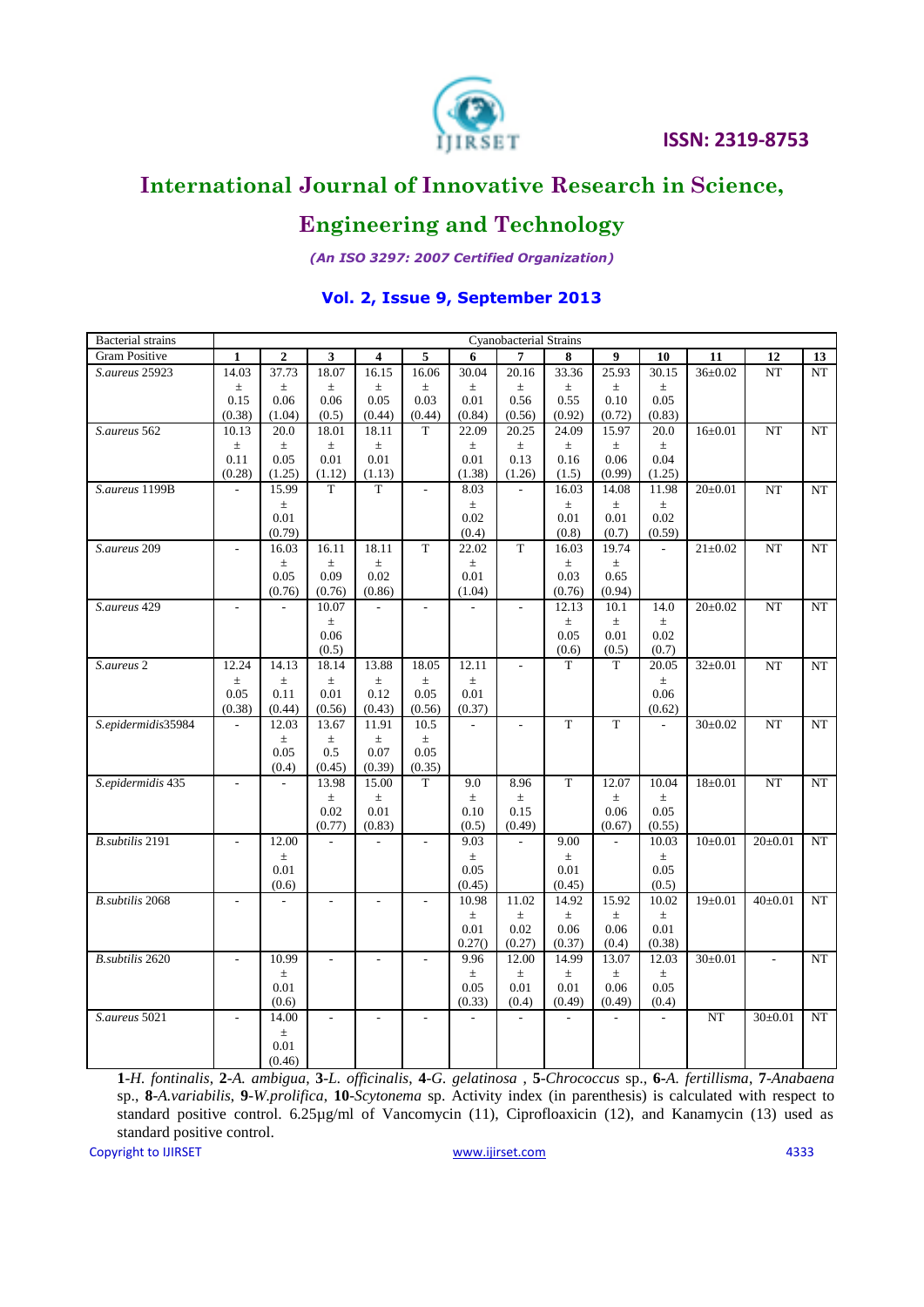

# **International Journal of Innovative Research in Science,**

# **Engineering and Technology**

*(An ISO 3297: 2007 Certified Organization)*

### **Vol. 2, Issue 9, September 2013**

| <b>Bacterial</b> strains | TABLE IIb: Zones of Inhibition Produced by Extracts in the Agar Well Diffusion Assay. (Mean of Three Experiments)<br>Cyanobacterial Strains |                          |                          |                          |                          |                          |                          |                          |                          |                          |                          |                 |                          |
|--------------------------|---------------------------------------------------------------------------------------------------------------------------------------------|--------------------------|--------------------------|--------------------------|--------------------------|--------------------------|--------------------------|--------------------------|--------------------------|--------------------------|--------------------------|-----------------|--------------------------|
|                          |                                                                                                                                             |                          |                          |                          |                          |                          |                          |                          |                          |                          |                          |                 |                          |
| Gram Negative            | $\mathbf{1}$                                                                                                                                | $\mathbf 2$              | $\overline{\mathbf{3}}$  | $\overline{\mathbf{4}}$  | 5                        | 6                        | 7                        | $\overline{\mathbf{8}}$  | $\overline{9}$           | 10                       | 11                       | $\overline{12}$ | $\overline{13}$          |
| E.coli 25922             | $\overline{\phantom{a}}$                                                                                                                    | $\overline{\phantom{a}}$ | $\overline{\phantom{a}}$ | $\sim$                   | $\overline{\phantom{a}}$ | $\overline{\phantom{a}}$ | $\overline{a}$           | $\overline{\phantom{a}}$ | $\overline{\phantom{a}}$ | $\overline{\phantom{a}}$ | $\overline{\phantom{a}}$ | 18              | 20                       |
|                          |                                                                                                                                             |                          |                          |                          |                          |                          |                          |                          |                          |                          |                          | $\pm$<br>0.02   | $\pm$<br>0.02            |
| E.coli 2065              | $\overline{a}$                                                                                                                              | 9.96                     |                          | $\overline{a}$           |                          |                          | $\overline{\phantom{a}}$ |                          | 9.01                     | 7.01                     | NT                       | 18              | 20                       |
|                          |                                                                                                                                             | $\pm$                    |                          |                          |                          |                          |                          |                          | $\pm$                    | $\pm$                    |                          | $\pm$           | $\pm$                    |
|                          |                                                                                                                                             | 0.06                     |                          |                          |                          |                          |                          |                          | 0.02                     | 0.01                     |                          | 0.01            | 0.01                     |
|                          |                                                                                                                                             | (0.49)                   |                          |                          |                          |                          |                          |                          | (0.45)                   | (0.35)                   |                          |                 |                          |
| A. hydrophila sp.        | $\sim$                                                                                                                                      | 6.93                     | $\overline{\phantom{a}}$ | $\overline{a}$           | $\overline{\phantom{a}}$ | $\overline{\phantom{a}}$ | $\overline{\phantom{a}}$ | $\overline{\phantom{a}}$ |                          | L.                       | NT                       | $\rm{NT}$       | $\overline{25}$          |
|                          |                                                                                                                                             | $\pm$                    |                          |                          |                          |                          |                          |                          |                          |                          |                          |                 | $\pm$                    |
|                          |                                                                                                                                             | 0.05                     |                          |                          |                          |                          |                          |                          |                          |                          |                          |                 | 0.02                     |
| K. pneumonia 3384        | $\overline{\phantom{a}}$                                                                                                                    | (0.27)<br>12.00          | $\overline{\phantom{a}}$ | $\overline{\phantom{a}}$ | ÷                        | ÷                        | $\overline{a}$           |                          | L.                       | L                        | NT                       | NT              | 22                       |
|                          |                                                                                                                                             | $\pm$                    |                          |                          |                          |                          |                          |                          |                          |                          |                          |                 | $\pm$                    |
|                          |                                                                                                                                             | 0.01                     |                          |                          |                          |                          |                          |                          |                          |                          |                          |                 | 0.01                     |
|                          |                                                                                                                                             | (0.54)                   |                          |                          |                          |                          |                          |                          |                          |                          |                          |                 |                          |
| P. vulgaris 426          | $\overline{a}$                                                                                                                              | $\overline{a}$           | $\overline{\phantom{a}}$ | $\overline{\phantom{a}}$ | $\overline{\phantom{a}}$ | $\sim$                   | $\overline{\phantom{a}}$ | $\overline{a}$           | $\overline{a}$           | L,                       | NT                       | $\rm{NT}$       | 18                       |
|                          |                                                                                                                                             |                          |                          |                          |                          |                          |                          |                          |                          |                          |                          |                 | $\pm$                    |
|                          |                                                                                                                                             |                          |                          |                          |                          |                          |                          |                          |                          |                          |                          |                 | $0.01\,$                 |
| P. aeruginosa 5029       | $\overline{\phantom{a}}$                                                                                                                    | $\overline{\phantom{a}}$ | $\overline{\phantom{a}}$ | $\overline{\phantom{a}}$ | $\overline{\phantom{a}}$ | $\overline{\phantom{a}}$ | $\overline{\phantom{a}}$ | $\overline{\phantom{a}}$ | $\overline{\phantom{a}}$ | $\overline{T}$           | $\overline{\text{NT}}$   | NT              | $\overline{\phantom{a}}$ |
|                          |                                                                                                                                             |                          |                          |                          |                          |                          |                          |                          |                          |                          |                          |                 |                          |
| P. cepacia 7099          | ÷,                                                                                                                                          |                          | 8.00                     | $\mathbf{r}$             |                          |                          | $\overline{\phantom{a}}$ |                          | $\overline{\phantom{a}}$ |                          | NT                       | $\rm{NT}$       | 15                       |
|                          |                                                                                                                                             |                          | $\pm$<br>0.01            |                          |                          |                          |                          |                          |                          |                          |                          |                 | $\pm$<br>0.02            |
|                          |                                                                                                                                             |                          | (0.53)                   |                          |                          |                          |                          |                          |                          |                          |                          |                 |                          |
| Serratia sp.             | $\sim$                                                                                                                                      | 10.03                    | ÷                        | ÷,                       | ÷.                       | $\sim$                   | $\mathbb{Z}$             | 10.03                    | $\overline{\phantom{a}}$ | $\sim$                   | NT                       | NT              | $\overline{\phantom{a}}$ |
|                          |                                                                                                                                             | $\pm$                    |                          |                          |                          |                          |                          | $\pm$                    |                          |                          |                          |                 |                          |
|                          |                                                                                                                                             | 0.05                     |                          |                          |                          |                          |                          | 0.05                     |                          |                          |                          |                 |                          |
| S. marcescens 97         |                                                                                                                                             | (1)                      |                          |                          |                          |                          |                          | (1)                      |                          |                          |                          |                 | 10                       |
|                          | $\sim$                                                                                                                                      | $\overline{\phantom{a}}$ | $\overline{\phantom{a}}$ | $\overline{\phantom{a}}$ | $\overline{\phantom{a}}$ | $\overline{\phantom{a}}$ | $\overline{\phantom{a}}$ | $\pm$                    | $\overline{\phantom{a}}$ | $\overline{\phantom{a}}$ | $\rm{NT}$                | $\rm{NT}$       | $\pm$                    |
|                          |                                                                                                                                             |                          |                          |                          |                          |                          |                          |                          |                          |                          |                          |                 | 0.01                     |
| V. harveyi 3438          | $\overline{a}$                                                                                                                              | $\overline{a}$           | $\overline{T}$           | $\overline{\phantom{a}}$ | L.                       | ÷                        | $\overline{a}$           | $\pm$                    | $\overline{a}$           | $\overline{T}$           | 10                       | $\rm{NT}$       | $\sim$                   |
|                          |                                                                                                                                             |                          |                          |                          |                          |                          |                          |                          |                          |                          | $\pm$                    |                 |                          |
|                          |                                                                                                                                             |                          |                          |                          |                          |                          |                          |                          |                          |                          | 0.01                     |                 |                          |
| V parahamolyticus 451    | $\overline{\phantom{a}}$                                                                                                                    | 12.07                    | $\overline{a}$           | $\overline{a}$           | $\overline{\phantom{a}}$ | $\overline{\phantom{a}}$ | $\mathbf{r}$             | 10.08                    | $\frac{1}{2}$            | 10.13                    | 12                       | $\rm{NT}$       | $\overline{T}$           |
|                          |                                                                                                                                             | $\pm$<br>0.06            |                          |                          |                          |                          |                          | $\pm$<br>0.03            |                          | $\pm$                    | $\pm$<br>0.01            |                 |                          |
|                          |                                                                                                                                             | (1)                      |                          |                          |                          |                          |                          | (0.84)                   |                          | 0.15<br>(0.84)           |                          |                 |                          |
| P. mirabilis             | $\sim$                                                                                                                                      | $\mathcal{L}$            | 9.03                     | $\overline{\phantom{a}}$ | $\overline{\phantom{a}}$ | $\overline{\phantom{a}}$ | $\overline{\phantom{a}}$ | $\overline{a}$           | $\overline{\phantom{a}}$ | $\overline{a}$           | 10                       | NT              | 12                       |
|                          |                                                                                                                                             |                          | $\pm$                    |                          |                          |                          |                          |                          |                          |                          | $\pm$                    |                 | $\pm$                    |
|                          |                                                                                                                                             |                          | 0.05                     |                          |                          |                          |                          |                          |                          |                          | 0.01                     |                 | 0.01                     |
|                          |                                                                                                                                             |                          | (0.75)                   |                          |                          |                          |                          |                          |                          |                          |                          |                 |                          |

TABLE IIb : Zones of Inhibition Produced by Extracts in the Agar Well Diffusion Assay.(Mean of Three Experiments)

1-H. fontinalis, 2-A. ambigua, 3-L. officinalis, 4-G. gelatinosa, 5-Chrococcus sp., 6-A. fertillisma, 7-Anabaena sp., 8-A. variabilis, 9-*W.prolifica*, **10**-*Scytonema* sp. Activity index (in parenthesis) is calculated with respect to standard. 6.25µg/ml of Vancomycin (11), Ciprofloaxicin (12), and Kanamycin (13) used as standard positive control.

TABLE III: Minimum Inhibitory Concentration (MIC) of Cyanobacterial Extracts.

| Micro<br>the contract of the contract of the contract of | exifacts<br>- 14<br>. пат | п<br><br>the contract of the contract of the contract of the contract of the contract of the contract of the contract of |  |
|----------------------------------------------------------|---------------------------|--------------------------------------------------------------------------------------------------------------------------|--|
|                                                          |                           |                                                                                                                          |  |
|                                                          |                           |                                                                                                                          |  |

Copyright to IJIRSET **WWW.ijirset.com** [www.ijirset.com](http://www.ijirset.com/) 4334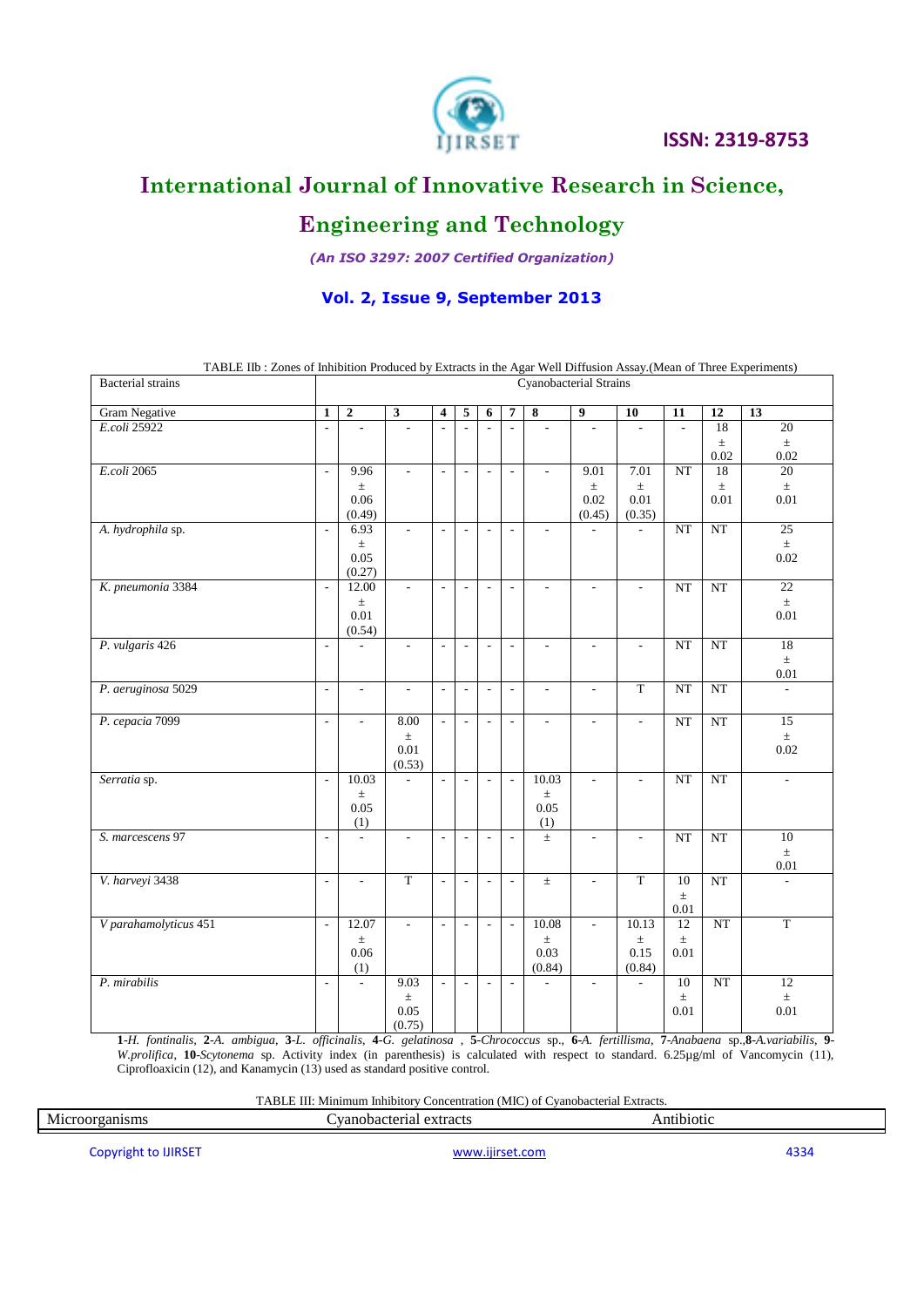

# **Engineering and Technology**

*(An ISO 3297: 2007 Certified Organization)*

#### **Vol. 2, Issue 9, September 2013**

| <b>Gram Positive</b>         |                | 2                            | 3    | 4    | 5                        | 6                        | $\tau$                   | 8    | 9                        | 10                       | $Vanco*$         |
|------------------------------|----------------|------------------------------|------|------|--------------------------|--------------------------|--------------------------|------|--------------------------|--------------------------|------------------|
| <i>S. aureus</i> 25923       | 128            | 64                           | 64   | 64   | 128                      | 64                       | 64                       | 64   | 128                      | 64                       | 2                |
| S.aureus 562 (MRSA)          | 128            | 64                           | 64   | 64   | >128                     | 64                       | 64                       | 64   | 128                      | 64                       | 4                |
| S. aureus 1199B              | $\blacksquare$ | 128                          | >128 | >128 | $\blacksquare$           | 128                      | $\blacksquare$           | 128  | 128                      | 128                      | 2                |
| S.aureus 209                 | $\blacksquare$ | 128                          | 128  | 128  | >128                     | 64                       | $\sim$                   | 128  | 128                      | $\overline{\phantom{a}}$ | 2                |
| S.aureus MRSA 429            |                | ٠                            | 128  |      | $\overline{\phantom{a}}$ | $\overline{\phantom{a}}$ |                          | 128  | 128                      | 128                      | $\overline{c}$   |
| S.aureus 2                   | 128            | 128                          | 64   | 128  | 128                      | 128                      | $\blacksquare$           | >128 | >128                     | 64                       | 2                |
| S.epidermidis 35984(MRSE)    | $\sim$         | 128                          | 64   | 128  | 128                      | $\blacksquare$           | $\blacksquare$           | >128 | >128                     | $\blacksquare$           | 2                |
| S.epidermidis MTCC 435       |                | $\qquad \qquad \blacksquare$ | 128  | 128  | >128                     | 128                      | 128                      | >128 |                          | 128                      | 2                |
| <b>B.subtilis MTCC 2191</b>  |                | 128                          |      |      |                          | 128                      | $\overline{\phantom{a}}$ | 128  |                          | 128                      | 4                |
| <b>B.</b> subtilis NCIM 2068 |                | $\blacksquare$               |      |      |                          | 128                      | 128                      | 128  | 128                      | 128                      | 4                |
| B.subtilis 2620              |                | 128                          |      |      | ٠                        | 128                      | 128                      | 128  | 128                      | 128                      |                  |
| S.aureus NCIM 5021           |                | 128                          |      |      |                          | 128                      |                          |      |                          |                          | $\mathfrak{D}$   |
| <b>Gram Negative</b>         |                |                              |      |      |                          |                          |                          |      |                          |                          | Cipro*           |
| E.coli NCIM 2065             |                |                              |      |      |                          |                          |                          |      | 128                      | 128                      | $\boldsymbol{2}$ |
| E.coli 25922                 |                |                              |      |      |                          |                          |                          |      |                          |                          | 2                |
| A. hydrophila sp.            |                |                              |      |      |                          |                          |                          |      |                          |                          | 4                |
| K. pneumonia MTCC3384        |                |                              |      |      |                          |                          |                          |      |                          |                          | 4                |
| Proteus vulgaris MTCC426     |                |                              |      |      |                          |                          |                          |      |                          |                          | 2                |
| P. aeruginosa NCIM 5029      |                |                              |      |      |                          |                          |                          |      |                          | >128                     | $\overline{c}$   |
| P. cepacia MTCC 7099         |                |                              | 128  |      |                          |                          |                          |      |                          |                          | 2                |
| Serratia sp.                 |                | 128                          |      |      |                          |                          |                          | 128  |                          |                          | $\overline{c}$   |
| Serratia marcescens MTCC 97  |                |                              |      |      |                          |                          |                          |      |                          |                          | 2                |
| Vibrio harveyi MTCC 3438     |                |                              |      |      |                          |                          |                          |      |                          | >128                     | 2                |
| V parahamolyticus MTCC 451   |                | 128                          |      |      |                          |                          |                          | 128  | $\overline{\phantom{a}}$ | 128                      | $\overline{c}$   |
| Proteus mirabilis MTCC       |                |                              | 128  |      |                          |                          |                          |      |                          |                          | 2                |

\* Vancomycin (vanco) and Ciprofloxacin (Cipro) used as positive control. 1-*H. fontinalis*, 2*-A. ambigua*, 3-*L. officinalis*, 4-*G. gelatinosa* , 5-*Chrococcus* sp., 6-*A. fertillisma*, 7-*Anabaena* sp., 8-*A.variabilis*,9-*W.prolifica*, 10-*Scytonema* sp.

*Scytonema* sp.; against *S.aureus* 2 and *S. epidermidis* 35984 treated with *Scytonema* sp. and *L. officinalis* respectively. MICs values of bioactive extracts and its zone of inhibition were significantly correlated with p,  $\leq 0.05$ . The antimicrobial property of cyanobacterial species also significantly correlated with the paired affinity (PA) relation. Cyanobacterial stains extracts also showed cytotoxic against human cervix cancerous cell lines. The cytotoxicity trend showed steep rises with the initially increase of concentration and further became constant at high doses.  $LD_{50}$  against HeLa and SiHa cell lines (Fig. 2)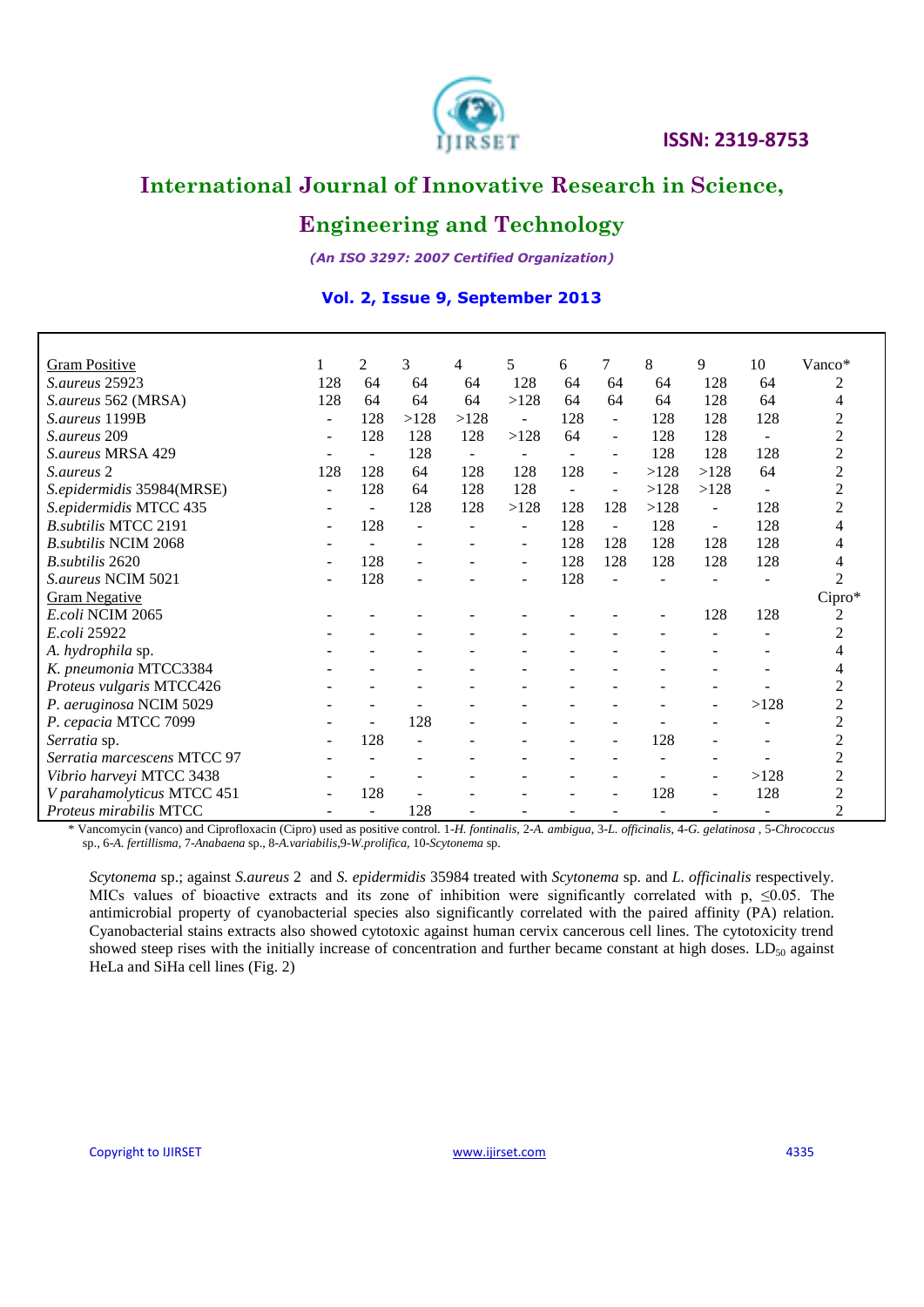

# **Engineering and Technology**

*(An ISO 3297: 2007 Certified Organization)*





Fig. 2. Cytotoxicity of cyanobacterial extracts against SiHa and HeLa cell lines (Data represented as mean of three experiments).

Comparatively, highest cytotoxicity even at low concentration was observed in *L. officinalis, G. gelatinosa, Chrococcus* sp., *A. fertillisma, Anabaena* sp. and *A. variabilis* extracts, whereas *A. ambigua* treated HeLa cell line showed lowest cytotoxicity  $(LD_{50} 146\mu\text{g/ml})$ . The GC-MS total ion chromatogram of these extracts resolved into several peaks indicating an equally corresponding compounds; 23 in *H. fontinalis*, 21 in *A. ambigua,* 51 in *L. officinalis*,25 in *G. gelatinosa*, 18 in *Chrococcus* Sp., 34 in *A. fertillisma*, 27 in *Anabaena* Sp., 19 in *A. variabilis*, 19 in *W. prolifica* & 25 in *Scytonema* Sp.(data not shown here).Several important chemicals were identified by GC-MS (Table IV).

| TABLE IV: Active Compounds (in % Relative Content) Present in Cyanobacterial Species. |                          |     |      |      |      |      |      |      |      |  |  |
|---------------------------------------------------------------------------------------|--------------------------|-----|------|------|------|------|------|------|------|--|--|
| Cyanobacterial Species                                                                |                          |     |      |      |      |      |      |      |      |  |  |
|                                                                                       | $\mathcal{L}$            | 3   | 4    |      | 6    |      | 8    | 9    | 10   |  |  |
|                                                                                       | 17.                      |     |      |      |      |      |      |      |      |  |  |
| 20.1                                                                                  | 4                        | 2.4 | 8.0  | 9.17 | 9.4  | 12.1 | 20.3 | 18.9 | 16.5 |  |  |
| 9.6                                                                                   | 16.                      | 8.5 | 7.90 | 8.75 | 8.39 | 10.6 | 17.9 | ۰.   | 9.47 |  |  |
|                                                                                       | 3                        |     |      |      |      | 9    | 0    |      |      |  |  |
| 10.4                                                                                  | $\overline{\phantom{0}}$ | 4.1 | 10.4 | 10.6 | 11.0 | 14.9 | 27.5 | 22.9 | 26.0 |  |  |
| 4                                                                                     |                          | 3   | 9    |      | 3    | 3    | 3    |      |      |  |  |
|                                                                                       | 24.                      | ۰   |      |      |      |      |      |      |      |  |  |
|                                                                                       | 6                        |     |      |      |      |      |      |      |      |  |  |
|                                                                                       |                          |     |      |      |      |      |      |      |      |  |  |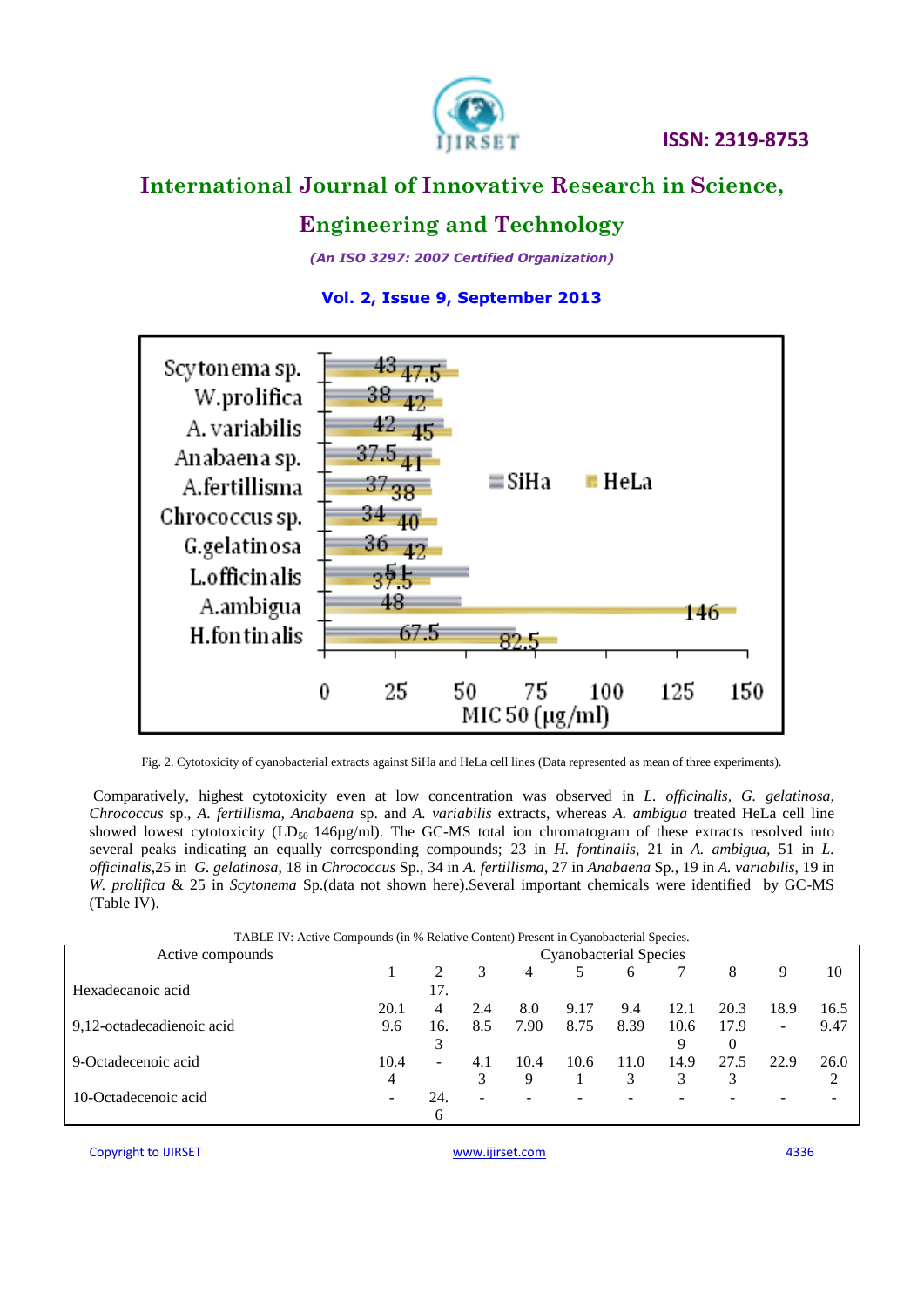

# **Engineering and Technology**

*(An ISO 3297: 2007 Certified Organization)*

### **Vol. 2, Issue 9, September 2013**

| Eicosanoic acid                                  | 1.0                      | 2.2<br>7       | $\overline{a}$           |      | 0.87                     |                          |                          |                |      |                |
|--------------------------------------------------|--------------------------|----------------|--------------------------|------|--------------------------|--------------------------|--------------------------|----------------|------|----------------|
| Triacontanoic acid                               | 1.20                     | $\overline{a}$ |                          |      |                          |                          |                          |                |      |                |
| Tetracosanoic acid                               | 1.10                     | 4.1            |                          |      |                          | 0.48                     |                          |                | 2.6  | 0.78           |
|                                                  |                          | 7              |                          |      |                          |                          |                          |                |      |                |
| Docosanoic acid                                  |                          | 0.4            |                          |      | L.                       | 0.62                     |                          |                |      | 0.77           |
|                                                  | $\overline{\phantom{a}}$ |                |                          |      |                          |                          |                          |                |      |                |
|                                                  |                          | 5              |                          |      |                          |                          |                          |                |      |                |
| Benzenecarboxylic acid dioctylester              | 2.81                     | $\overline{a}$ | $\overline{a}$           | 1.20 | 3.67                     | $\Box$                   | 6.1                      | $\overline{a}$ | 1.9  | 11.2           |
|                                                  |                          |                |                          |      |                          |                          |                          |                |      | 2              |
| Benzenecarboxylic acid disoctylester             |                          |                | 12.                      |      |                          |                          |                          |                |      | $\overline{a}$ |
|                                                  |                          |                | 6                        |      |                          |                          |                          |                |      |                |
| Benzenecarboxylic acid bis 2-ethyl hexyl         |                          |                | L.                       |      | 0.56                     | 10.6                     | ÷,                       | 4.55           | 1.58 |                |
|                                                  |                          |                |                          |      |                          | 4                        |                          |                |      |                |
| 3,7,11,15-Tetramethyl-2-hexadecene-1-ol          | $\overline{a}$           | 2.0            | 1.7                      | 0.87 | 2.92                     | 1.27                     | 3.62                     |                |      | 0.4            |
|                                                  |                          |                | 8                        |      |                          |                          |                          |                |      |                |
| 3,7,11Trimethyldodecane(HexahydroFarneso         |                          |                | $\overline{a}$           | 1.21 |                          |                          |                          |                |      | $\sim$         |
|                                                  |                          |                |                          |      |                          |                          |                          |                |      |                |
| $\overline{1}$                                   |                          |                |                          |      |                          |                          |                          |                |      |                |
| 2,6,11-Trimethyldodecane(Farnesol)               | $\overline{a}$           | 6.3            |                          |      | $\blacksquare$           | 0.50                     |                          |                | 1.1  |                |
|                                                  |                          | $\overline{7}$ |                          |      |                          |                          |                          |                |      |                |
| 2,6,10-Trimethyl-14-pentadecene                  | 2.8                      | 4.4            | 1.8                      | 15.4 | $\blacksquare$           | 0.52                     |                          |                | 1.07 | 2.17           |
|                                                  |                          | $\,8\,$        | 3                        |      |                          |                          |                          |                |      |                |
| 2,4-Imidazolidinedione                           | 0.57                     | $\overline{a}$ |                          |      |                          |                          |                          |                |      |                |
| 4-Amino-5-Imidazolecarboxyamide                  |                          |                | 0.3                      |      |                          |                          |                          |                |      |                |
|                                                  |                          |                | 3                        |      |                          |                          |                          |                |      |                |
| 1,3-Dihydroindole-2-indolinone                   |                          |                | 1.3                      |      |                          |                          |                          |                |      |                |
|                                                  |                          |                | 6                        |      |                          |                          |                          |                |      |                |
|                                                  |                          |                |                          |      |                          |                          |                          |                |      |                |
| α/ γ Tocopherol                                  |                          |                | 4.1                      | 1.87 |                          | 1.2                      | 1.24                     |                |      | 0.98           |
|                                                  |                          |                | 5                        |      |                          |                          |                          |                |      |                |
| 2,4-Di-Tert.Butylcyclohexanecarboxylic acid      | 0.64                     | $\overline{a}$ | 2.4                      | 8.09 |                          | $\overline{\phantom{a}}$ | 5.1                      |                | 1.81 | $\overline{a}$ |
|                                                  |                          |                | 5                        |      |                          |                          |                          |                |      |                |
| γ-Octyl-Butyrolactone                            | 1.1                      | 0.6            | $\overline{a}$           |      |                          |                          |                          |                |      |                |
|                                                  |                          | 2              |                          |      |                          |                          |                          |                |      |                |
| γ-Heptylbutyrolactone                            | 0.38                     | $\overline{a}$ |                          |      |                          |                          |                          |                |      |                |
| $\gamma$ -Hexylbutyrolactone                     | 2.12                     |                |                          |      |                          |                          |                          |                |      |                |
|                                                  | 12.8                     |                |                          |      |                          | 1.18                     |                          |                |      |                |
| 22,23-Dibrobostigmasterol                        |                          |                |                          |      |                          |                          |                          |                |      |                |
|                                                  | 6                        |                |                          |      |                          |                          |                          |                |      |                |
| Stigmast-5-en-3-ol( $\beta$ -Sitosterol)         | 9.18                     | 1.2            | 3.6                      | 21.5 | 4.6                      | 3.3                      | 8.82                     |                | 5.46 |                |
|                                                  |                          |                |                          | 3    |                          |                          |                          |                |      |                |
| Stigmast-5,22-dien-3-ol ( $\beta$ -Stigmasterol) | 1.25                     | 1.5            | 3.1                      | 3.06 | $\overline{\phantom{a}}$ | 5.25                     | $\overline{\phantom{0}}$ | 0.72           |      |                |
|                                                  |                          | 4              | $\,8\,$                  |      |                          |                          |                          |                |      |                |
| Cholest-5-en-3-ol                                | 3.9                      | $\overline{a}$ | 1.1                      |      |                          |                          | ÷,                       | 1.02           | 0.45 | 4.15           |
|                                                  |                          |                | $\overline{\mathcal{L}}$ |      |                          |                          |                          |                |      |                |
| Ergost-5-en-3-ols (campesterol)                  |                          | 1.2            | 1.1                      |      |                          |                          |                          |                |      |                |
|                                                  |                          | 3              | 4                        |      |                          |                          |                          |                |      |                |
|                                                  |                          |                |                          |      |                          |                          |                          |                |      |                |

Copyright to IJIRSET **WWW.ijirset.com WWW.ijirset.com** 4337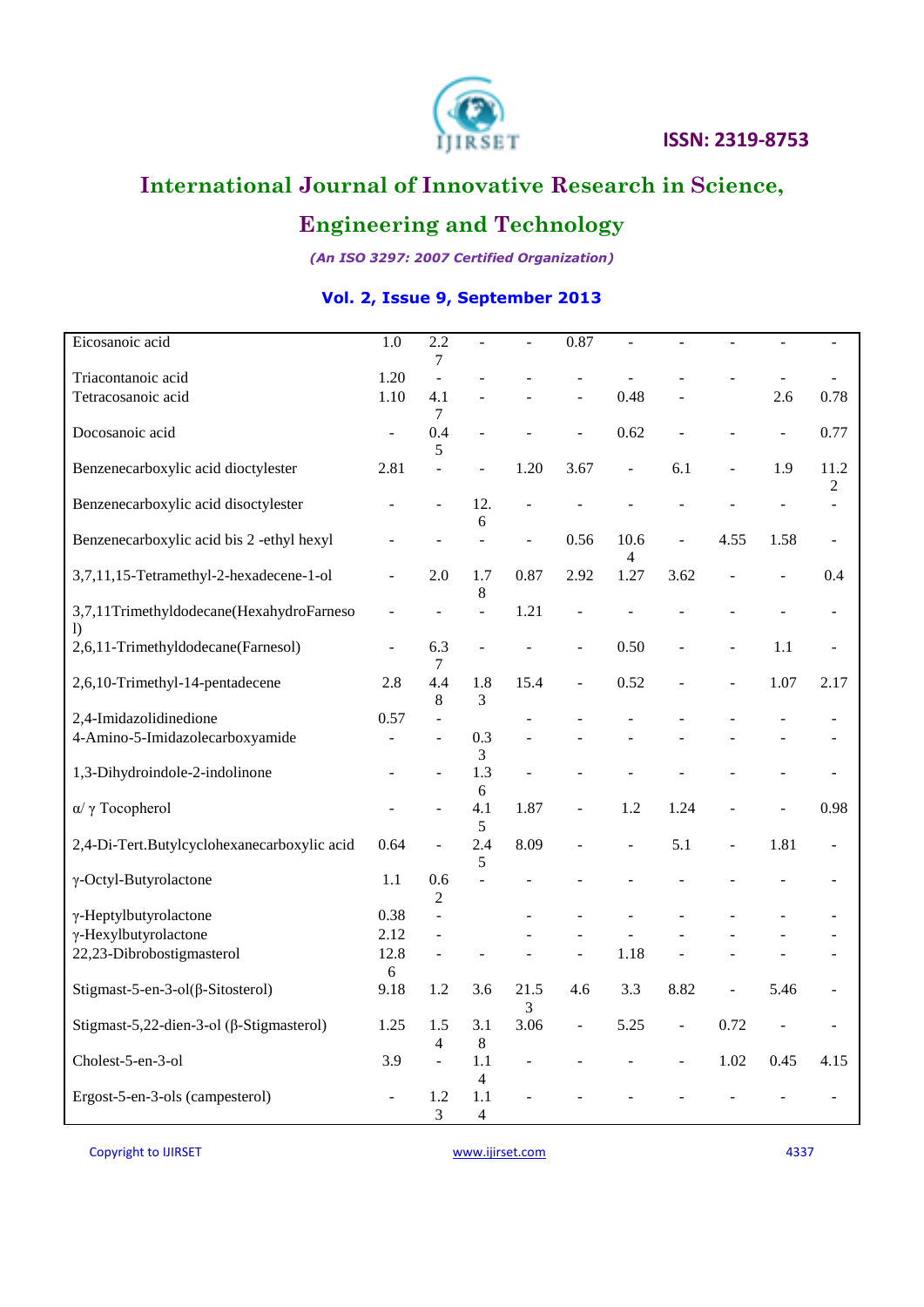

# **Engineering and Technology**

*(An ISO 3297: 2007 Certified Organization)*

| Stigmast-5-en-3-yl-9-octadecanoate         |      | 0.5<br>8 |                       | 4.78 | 4.57           | 3.27 |                          | 6.34 |                  |      |
|--------------------------------------------|------|----------|-----------------------|------|----------------|------|--------------------------|------|------------------|------|
| 5-Heptyldihydro-3-h-Furanone               |      | 0.5<br>7 |                       |      |                |      |                          | 1.17 |                  |      |
| 3,5-Dihydro-methyl-dihydropyran-4-one      |      |          | 4.4<br>3              |      |                |      |                          |      |                  |      |
| 5-Hydroxy methyl-2-Furancarboxyaldehyde    |      |          | 8.9<br>6              |      |                | 2.10 |                          |      |                  |      |
| $1,4$ -Benzenediol- $\alpha$ -hydroquinone |      |          | 5.7<br>9              |      |                |      |                          |      |                  |      |
| p-Hydroquinone                             |      |          |                       |      |                | 4.30 |                          |      |                  |      |
| 1,6-Anhydrodeoxyglucopyranose              |      |          |                       |      | $\overline{a}$ | 3.62 |                          |      | 4.73             |      |
| 1,5-Anhydro-deoxyhexodilulose              |      |          |                       |      |                | 4.27 |                          |      | 3.49             |      |
| 2,O-Methyl-D-Mannopyranosa                 |      |          |                       |      |                | 7.56 |                          |      |                  |      |
| Heptadecane /decanoic ester                |      |          | 0.3<br>3              |      |                |      | 20.9<br>5                |      |                  |      |
| Tetradecane/decanoic ester                 |      |          |                       |      |                | 0.56 |                          |      |                  | 1.02 |
| Glycerol esters                            |      |          |                       |      | 34.4<br>3      | 5.12 | 1.21                     | 0.85 |                  |      |
| Citronellyl esters                         | 1.21 |          |                       |      |                |      |                          | 0.61 |                  |      |
| 9-Octadecenal                              |      |          |                       | 0.98 |                | 1.17 | $\overline{\phantom{a}}$ | 2.90 | 25.6<br>$\Omega$ | 3.15 |
| Octadecanthiol                             |      |          | 1.9<br>9              | ÷    | 0.56           |      |                          |      |                  |      |
| 1, Napthalenepentenaoic acid               |      |          | 2.1<br>6              |      |                |      |                          |      |                  |      |
| $\alpha$ -Scopolamine                      |      |          | 0.7<br>$\overline{2}$ |      |                |      |                          |      |                  |      |

### **Vol. 2, Issue 9, September 2013**

1-*H. fontinalis*, 2*-A. ambigua*, 3-*L. officinalis*, 4-*G. gelatinosa* , 5-*Chrococcus* sp., 6-*A. fertillisma*, 7-*Anabaena* sp., 8- *A.variabilis*,9-*W.prolifica*, 10-*Scytonema* sp.

These extracts contained 03 hydroxy acids (1.51 & 0.49% relative content in *L. officinalis* & *Chrococcus* sp); 07 saturated and 10 unsaturated fatty acids (Table V). The percent relative content for both types of fatty acids was as high as 23.36 and 46.47 % in *H. fontinalis* and *A. variabilis* respectively. The abundance of saturated fatty acids like palmitic (20.1, 17.4, 20.3, 18.9 &16.5%) & myrestic acid (0.5 & 1.02%) and the unsaturated fatty acids palmitoleic (9.01%), oleic (4.13 – 27.53 %), linoleic (7.9-17.90%) and  $\alpha$ -linolenic(0.74%) acids present in respective cyanobacterial species correlates their significant antibacterial action. Of these unsaturated fatty acids the antimicrobial activity of α-linolenic acid is well established. [14] A moderate content of three isomers of benzenedicarboxylic acid (dioctyl, disooctyl and ethylhexyl) were present in each extract except in *A. ambigua*. These are known as phthalate derivatives; they exhibit a pronounced anti-bacterial action and have been reported by various investigators as cited earlier from different sources. Among these compounds, 1, 2-Benzenedicarboxylicacid bis(2 ethyl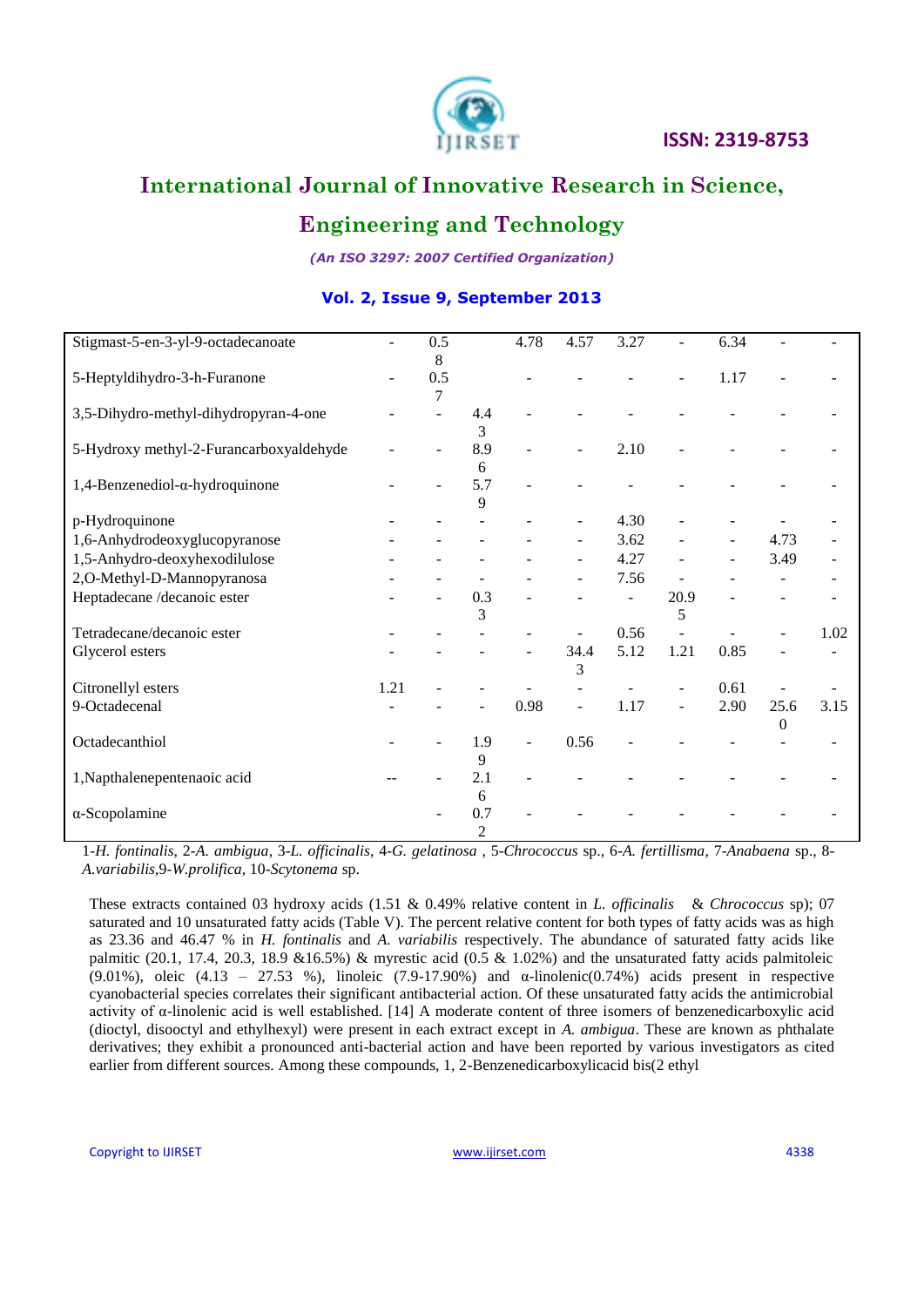

# **Engineering and Technology**

*(An ISO 3297: 2007 Certified Organization)*

### **Vol. 2, Issue 9, September 2013**

|                                       |                          | TABLE V: Fatty Acids (% Relative Content) Present in Cyanobacterial Species. |                          |                |                               |                          |                          |                |                          |                          |
|---------------------------------------|--------------------------|------------------------------------------------------------------------------|--------------------------|----------------|-------------------------------|--------------------------|--------------------------|----------------|--------------------------|--------------------------|
| Fatty acids                           |                          |                                                                              |                          |                | <b>Cyanobacterial Species</b> |                          |                          |                |                          |                          |
|                                       | $\mathbf{1}$             | $\overline{2}$                                                               | 3                        | $\overline{4}$ | 5                             | 6                        | 7                        | 8              | 9                        | 10                       |
| <b>Hydroxy</b>                        |                          |                                                                              |                          |                |                               |                          |                          |                |                          |                          |
| 2-Hydroxy-1hydroxy methyl             |                          |                                                                              | 0.45                     |                |                               |                          |                          |                |                          |                          |
| Hexadecanoic acid                     |                          |                                                                              |                          |                |                               |                          |                          |                |                          |                          |
| 17-Hydroxy 6-pent -3-oic-             |                          |                                                                              | 1.06                     |                |                               |                          |                          |                |                          |                          |
| acid                                  |                          |                                                                              |                          |                |                               |                          |                          |                |                          |                          |
| 1-Hydroxy 1-Methyl-2                  |                          |                                                                              |                          |                | 0.49                          |                          |                          |                |                          |                          |
| Ethanediyl Hexadecanoic               |                          |                                                                              |                          |                |                               |                          |                          |                |                          |                          |
| <b>Total Hydroxy Fatty acids</b>      |                          |                                                                              | 1.51                     | L,             | 0.49                          |                          |                          |                |                          |                          |
| <b>Saturated</b>                      |                          |                                                                              |                          |                |                               |                          |                          |                |                          |                          |
| Tetradecanoic                         |                          |                                                                              | $\overline{\phantom{a}}$ |                |                               | 0.56                     |                          |                | ÷,                       | 1.02                     |
| Hexadecanoic                          | 20.1                     | 17.4                                                                         | 2.4                      | 8.0            | 9.17                          | 9.4                      | 12.1                     | 20.3           | 18.9                     | 16.5                     |
| Heptadecanoic                         | $\blacksquare$           | $\equiv$                                                                     | $\blacksquare$           | $\overline{a}$ | $\overline{\phantom{a}}$      | $\overline{\phantom{a}}$ | $\overline{\phantom{a}}$ | 1.29           | $\overline{\phantom{a}}$ | $\overline{\phantom{a}}$ |
| Eicosanoic acid                       | 0.96                     | 2.27                                                                         |                          |                | 0.87                          | $\overline{a}$           |                          | $\overline{a}$ |                          |                          |
| Docosanoic                            | $\omega$ .               | 0.45                                                                         |                          | $\overline{a}$ | $\frac{1}{2}$                 | 0.62                     | L.                       | $\overline{a}$ | $\overline{\phantom{a}}$ | 0.77                     |
| Tetracosanoic                         | 1.10                     | 4.17                                                                         | $\overline{a}$           | L,             | ÷,                            | 0.48                     |                          | $\overline{a}$ | 2.55                     | 0.78                     |
| Triacontanoic                         | 1.20                     | $\overline{\phantom{a}}$                                                     | $\overline{a}$           | ÷,             | $\overline{a}$                | 2.7                      |                          | L              | $\overline{a}$           | $\overline{\phantom{a}}$ |
| <b>Total Saturated Fatty acids</b>    | 23.36                    | 24.29                                                                        | 2.4                      | 8.0            | 10.04                         | 13.76                    | 12.1                     | 21.59          | 21.45                    | 19.07                    |
| <b>Unsaturated</b>                    |                          |                                                                              |                          |                |                               |                          |                          |                |                          |                          |
| 7-Hexadecenioc (Palmitoleic           |                          |                                                                              |                          |                |                               |                          |                          |                |                          |                          |
| acid)                                 | 9.01                     |                                                                              |                          |                |                               |                          |                          |                |                          |                          |
| 9-Hexadecenoic Palmitoleic            |                          |                                                                              |                          |                |                               |                          |                          |                |                          |                          |
| acid)                                 | L,                       |                                                                              | 0.76                     |                |                               |                          |                          |                |                          |                          |
| 9-Heptadecanoic                       |                          |                                                                              |                          |                |                               |                          |                          |                |                          |                          |
| (Myristoleic acid)                    | $\overline{\phantom{a}}$ | 0.75                                                                         | 0.33                     |                |                               |                          |                          |                | $\overline{a}$           | 3.18                     |
| 1-Octadecenoic(Oleic acid)            |                          | $\blacksquare$                                                               | 0.50                     |                |                               |                          |                          |                |                          |                          |
| 9-Octadecenoic (Oleic acid)           | 10.44                    | $\blacksquare$                                                               | 4.13                     | 10.49          | 10.61                         | 11.03                    | 14.93                    | 27.53          | 22.9                     | 26.02                    |
| 10-Octadecenoic(Oleic acid)           | $\overline{a}$           | 24.62                                                                        | $\overline{\phantom{a}}$ | $\overline{a}$ | $\overline{a}$                | $\overline{a}$           | L,                       | L,             |                          |                          |
| $9,12-$                               | 9.6                      | 16.3                                                                         | 8.5                      | 7.90           | 8.75                          | 8.39                     | 10.69                    | 17.90          |                          | 9.47                     |
| Octadecadienoic(Linoleic              |                          |                                                                              |                          |                |                               |                          |                          |                |                          |                          |
| acid)                                 |                          |                                                                              |                          |                |                               |                          |                          |                |                          |                          |
| 8,11-Octadecadienoic                  |                          |                                                                              |                          |                |                               |                          |                          |                |                          | 0.61                     |
| (Linoleic acid)                       |                          |                                                                              |                          |                |                               |                          |                          |                |                          |                          |
| 9,12,15-Octadecatrienoic ( $\alpha$ - |                          |                                                                              |                          |                |                               | 0.74                     |                          |                |                          |                          |
| Linolenic)                            |                          |                                                                              |                          |                |                               |                          |                          |                |                          |                          |
| 15-Octadecenoic                       |                          |                                                                              |                          |                |                               |                          |                          | 1.04           |                          |                          |
| acid(linoleic)                        |                          |                                                                              |                          |                |                               |                          |                          |                |                          |                          |
| <b>Total Unaturated Fatty acids</b>   | 29.05                    | 41.67                                                                        | 14.22                    | 18.39          | 19.36                         | 20.16                    | 25.62                    | 46.47          | 22.9                     | 39.28                    |

1-*H. fontinalis*, 2*-A. ambigua*, 3-*L. officinalis*, 4-*G. gelatinosa* , 5-*Chrococcus* sp., 6-*A. fertillisma*, 7-*Anabaena* sp., 8-*A.variabilis*,9-*W.prolifica*, 10-*Scytonema* sp.

hexyl) has potent antibacterial activity and was present in *Chrococcus* Sp. (0.56%), *A. Fertillisma* (10.64%), *A. Variabilis* (4.55%) & *W.prolifica* (1.58%) which also showed the higher zone of inhibitions (16.06, 30.04, 33.36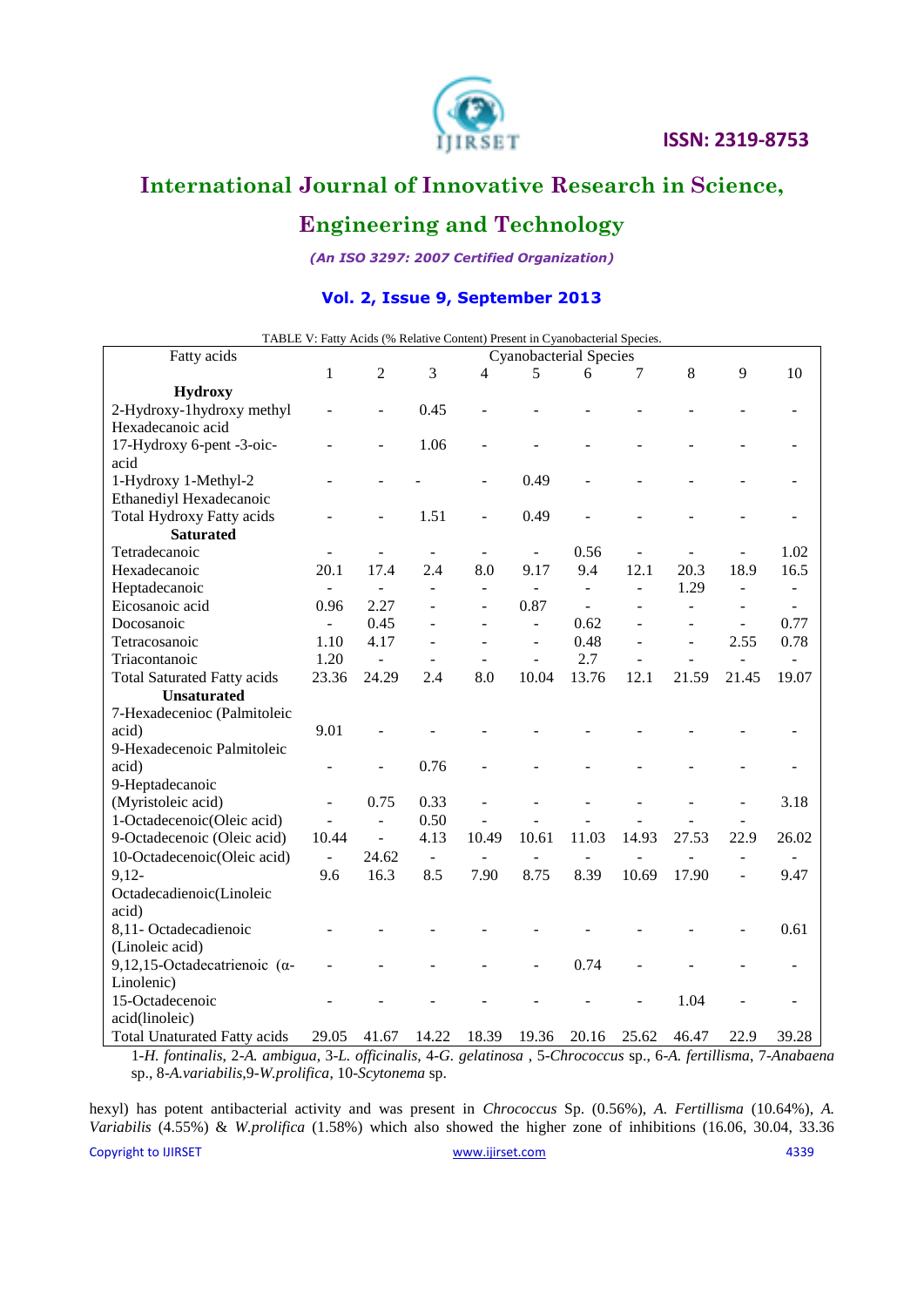

# **International Journal of Innovative Research in Science,**

### **Engineering and Technology**

*(An ISO 3297: 2007 Certified Organization)*

#### **Vol. 2, Issue 9, September 2013**

&25.93 mm) and lower MIC of 64 to 128 µg/ml against *S. aureus* 25923. Among the other two isomers of these phthalates, diisoctyl was detected only in *L.officinalis* (12.6% ); and dioctyl was detected in *H. Fontinalis* (2.81%), *G. gelatinosa* (1.20%), *A. Fertillisma* (3.67%), *Anabaena* Sp. (6.1%), *W.prolifica* (1.9%) and *Scytonema* Sp. (11.2%). The phytols, also known as terpene alcohols, were present as lower contents in *H. fontinalis* (2.8%), *L officinalis* (3.61%), *Chrococcus* Sp.(2.92%) *A fertillisma* (2.29%), *Anabaena* Sp. (3.62%), *W. prolifica* (2.08%) and *Scytonema* Sp. (2.57%) while it was present in high amounts in *G. gelatinosa* (17.48%) *A. Ambigua*(12.85%). Terpene alcohols, also known as sesquiterpenes were also present in the extracts. In the extracts of *A. Ambigua*, *A. Fertillisma* & *W .prolifica*; a sesquiterpenoid known as farnesol which is antibacterial in its action was present as 6.37, 0.50 & 1.1 % respectively. Besides this, trimethyl alkanes (3,7,11-dodecane) & tetramethyl alkenes (3,7,11,15-hexadecene) were also detected in other extracts. As cited earlier Indole , bisindole, imidazole containing alkaloids and other several analogues have been reported from diverse sources exhibiting pharmacological activities such as antimicrobial, cytotoxic, antitumor and antiviral. In our study three compounds having imidazole and indolinone as functional group were detected as minor fractions in *H. fontinalis* & *L.officinalis.* The imidazole or other derivative like imidazolidinedione detected in these extracts is capable of inducing such effects. In these extracts a pool of natural antioxidants like  $\alpha$ -tocopherol and an unusual neoacid (2,4-di-tert.butyl phenol/cyclohexanecarboxylic acid) which are reported from plants as well as in marine algae [15],[16] are said to demonstrate good antioxidant and fungicidal properties which occurs in natural peptides and natural alkaloids in cyanobacteria, fungi and in other microbes [17] were present in 50% of the extracts. In this study, six typical steroidal components present were 22, 23-Dibrobostigmasterol, Stigmast-5-en-3-ol (β-Sitosterol), Stigmast-5,22-dien-3-ol (β-Stigmasterol), Cholest-5-en-3-ol, Ergost-5-en-3-ols (campesterol) and Stigmast-5-en-3-yl-9 octadecanoate. These sterols predominantly possess several pharmacological properties. Of these sterols β-Sitosterol is known to have antifungal activity and inhibit carcinogenesis [18, 19], ergosterol, sitosterol and stigmasterol reportedly has antifungal activty [20]. Several other compounds having furan and quinone structures, aldehydes like octadecenal and esters of citronellol and glycerol were present in minute amounts. Majority of cyanobacterial species also contains small amounts of short-chain hydrocarbons [21] like heptadecane. Small amounts of tetradecane (0.56 & 1.02 %) were detected in *Chrococcus* Sp. and *Scytonema* Sp. while heptadecane was detected as 0.33 & 20.95% in *L.officinalis* & *Anabeana* Sp. respectively. Among the least detected compounds were octadecanthiol, 1-napthelenepentanoic acid, scopolamine and three different nucleoside sugar moiety. The primary aim of this study was to reveal the bioactivity of these Cyanobacterial species. Diethyl ether extracts of these cyanobacterial species were tested against 24 human bacterial pathogens by agar well diffusion assay. It revealed, pronounced antibacterial activity against Gram positive bacteria by all extracts except in *Chrococcus* and *Anabaena* Sp*.* Anti bacterial activity against Gram positive bacteria was more frequent than against Gram negative bacteria. These extracts possessed different intensity of antibacterial action seen as in inhibition zones. This variation in inhibition zones might be attributed due to the difference in total pool of active metabolites present in these extracts. High contents of active fatty acids in these extracts of cyanobacteria are responsible for antimicrobial effects. Total content of saturated and unsaturated fatty acids ranged between 2.4 to 23.36% and 14.22 to 46.47% respectively. Fatty acids largely known in cyanobacteria are Octadecanoic, Octadecenoic, hexadecanoic acids, hexadecenoic acids, hexadecadienioc [21]. The fatty acids 9,12-octadecadienoic (Linoleic); 9,12,15-octadecatrienoic (α-Linolenic) along with saturated fatty acids (tetradecanoic, heptadecanoic, eicosanoic and docosanoic acid) were present in these extracts affording antimicrobial and cytotoxic action. Recently, linoleic, α-Linolenic acids have been reported to have growth inhibitory and proapoptotic effects [22]**,** [23]. In addition to these fatty acids three isomers of 1, 2-benzenedicarobxylic acid (dioctyl, diisoctyl & ehylhexyl esters) were detected. Though in nature dicarboxylic acids are found as components of polymeric compounds in plants but some unusual dicarboxylic acids (short-chain, hydroxyl, branched, saturated and dioic acids) have also been reported from the cyanobacteria *Aphanizomenon* [24] as minor contents. They have also been reported in water hyacinth (1,2 benzenedicarboxylic acid esters  $M_w$  -390) [25]. Dicarboxylic acids such as 1, 2-Benzenedicarboxylic acid are also known to have antibacterial and anti-proliferative potential. Here, in our study at least one among the three isomers of this compound was present in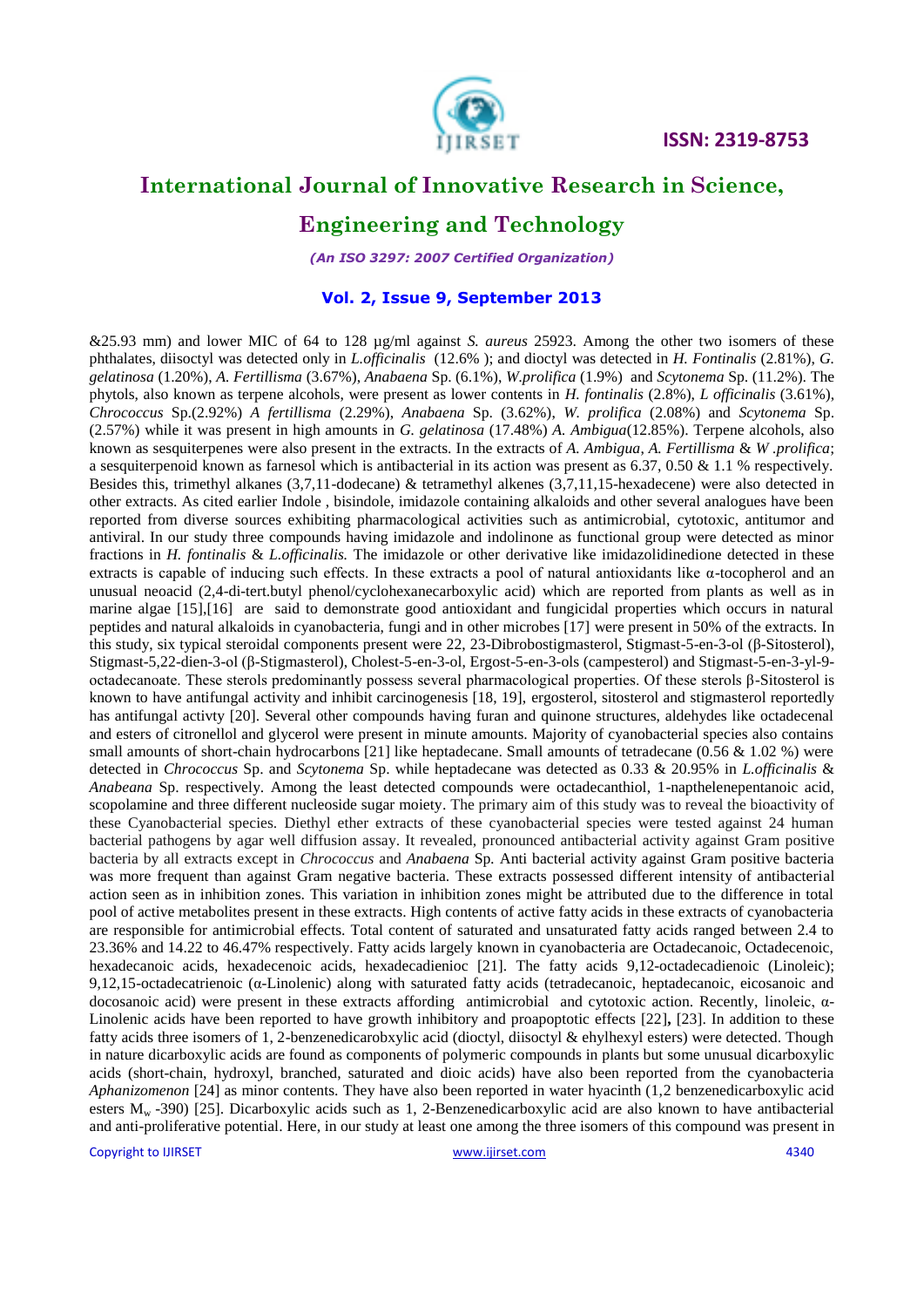

### **International Journal of Innovative Research in Science,**

### **Engineering and Technology**

*(An ISO 3297: 2007 Certified Organization)*

#### **Vol. 2, Issue 9, September 2013**

all extracts except in *A.ambigua*. The antibacterial action by *A.ambigua* extract remained qualitatively comparable to *A. Fertillisma*, *A. Variabilis*, *W. prolifica* and *Scytonema* Sp. having low to high content (0.56-11.22%) of these compounds. However, the absence of such compounds in *A.ambigua* showed lowest toxicity (LD<sub>50</sub>146µg/ml) against HeLa cell line indicating the importance of this compound as cytotoxic. The high relative content of 1,2- Benzenedicarboxylic acid dioctyl in *A. fertillisma* (10.64%) & and ethyl hexyl ester in *Scytonema* Sp.(11.22%) is evidenced with higher cytotoxicities even at lower concentration of extracts against both cell line HeLa and SiHa. It was also noted that *A.ambigua* had comparatively high content of the sesquiterpenoid compounds also knowns as 2,6,11 & 2,6,10 trimethyl dodecanes (farnesol). This compounds have proven antibacterial action against *S.aureus*, MRSA (Methicillin Resistant *S. aureus*) & MSSA (Methicillin Susceptble *S. aureus*) [26] and fungal growth inhinition [27]. Farnesol has the ability to sensitize *S. aureus* to antimicrobials when used in syngery with antimicrobials. Therefore, it has been suggested for a potential application as an adjuvant therapeutic agent against biofilm related infections involving MRSA and thereby counteracting drug resistance. Farnesol is also known to posses chemopreventive and anticancerous activity by unknown mechanisms. The compounds belonging to imidazole and indolinones have been previously known for better pharmacological properties such as antibacterial, antifungal and anti-carcinogenesis. Further, the presence of the antioxidants, (alpha- tocopherol), tert-butyl containing compound, gamma butyrolactone and phytosterols are capable of inducing such effects. The heavy presence of sitosterol and stigmasterol seems to potentiate such effects. The aldehyde octadecenal and volatile alkanes (heptadecane and tetracdecane) are also capabale of such activity. The aldehydes (Butanal, heptanal and octanal) have been reported to show biomedical effects [28], [29], [30]. A large fraction of heptadecane was reported in ethyl actetate extracts of three blue green algae (*A.variablis, A.flosaquae and O.angustissima*) exhibiting antibacterial activity [31].

#### **IV. CONCLUSION**

Several natural products can be explored for the huge needs of novel compounds having medicinal applications. Based on these results it can be concluded that these fresh water strains of cyanobacteria are abundant sources of several pharamaceutically important compounds which can be used as sources of new and useful antimicrobial chemical entities against bacteria. The chemicals present in these extracts are cytotoxic against cervix cancer cell lines which can be potentially explored further.

#### **V. ACKNOWLEDGEMENT**

The authors are thankful to I.A.R.I, New Delhi for Cyanobacterial strains, Ranbaxy Research Laboratories (Gurgaon,India) for microbial strains and I.C.M.R, New Delhi for providing SRF to Naveen Bharat.

#### **REFERENCES**

- [1] (a) Wase, N. V., and Wright, P. C., "Systems biology of cyanobacterial secondary metabolite production and its role in drug discovery", Expert Opinion on Drug Discovery, 3, pp. 903-929, 2008. (b) Singh, R. K., Tiwari, S. P., Rai, A. K., and Mohapatra, T. M., "Cyanobacteria: an emerging source for drug discovery", Journal of Antibiotics, Vol. 64, pp. 401-412, 2011.
- [2] (a) Irshad, M., Shreaz, S., Manzoor, N., Khan, L. A., and Rizvi, M. M. A., "Anticandidal activity of *Cassia fistula* and its effect on ergosterol biosynthesis", Pharmaceutical Biology, Vol. 49, pp. 727-733, 2011. (b) Irshad, M., Ahmad, A., Zafarya, M., Ahmad, F., Manzoor, N, and Rizvi, M. M. A., "Composition of *Cassia fistula* oil and its antifungal activity by disrupting ergosterol biosynthesis", Natural Product Communication, 2013, *in press.*
- [3] Irshad, M., Ahmad, I., Goel, H. C., and Rizvi, M. M. A., "Phytochemical screening and High Peformance TLC Analysis of some Cucurbits", Research Journal of Phytochemistry, Vol. 4, pp.242-247, 2010.
- [4] (a) El-Mehalawy, A. A., Gebreel, H. M., Rifaat, H. M., El-Kholy, I. M., and Humid, A. A., "Effect of antifungal compounds produced by certain bacteria on physiological activities of human and plant pathogenic fungi", Journal of Applied Science Research, Vol. 4, pp. 425-432,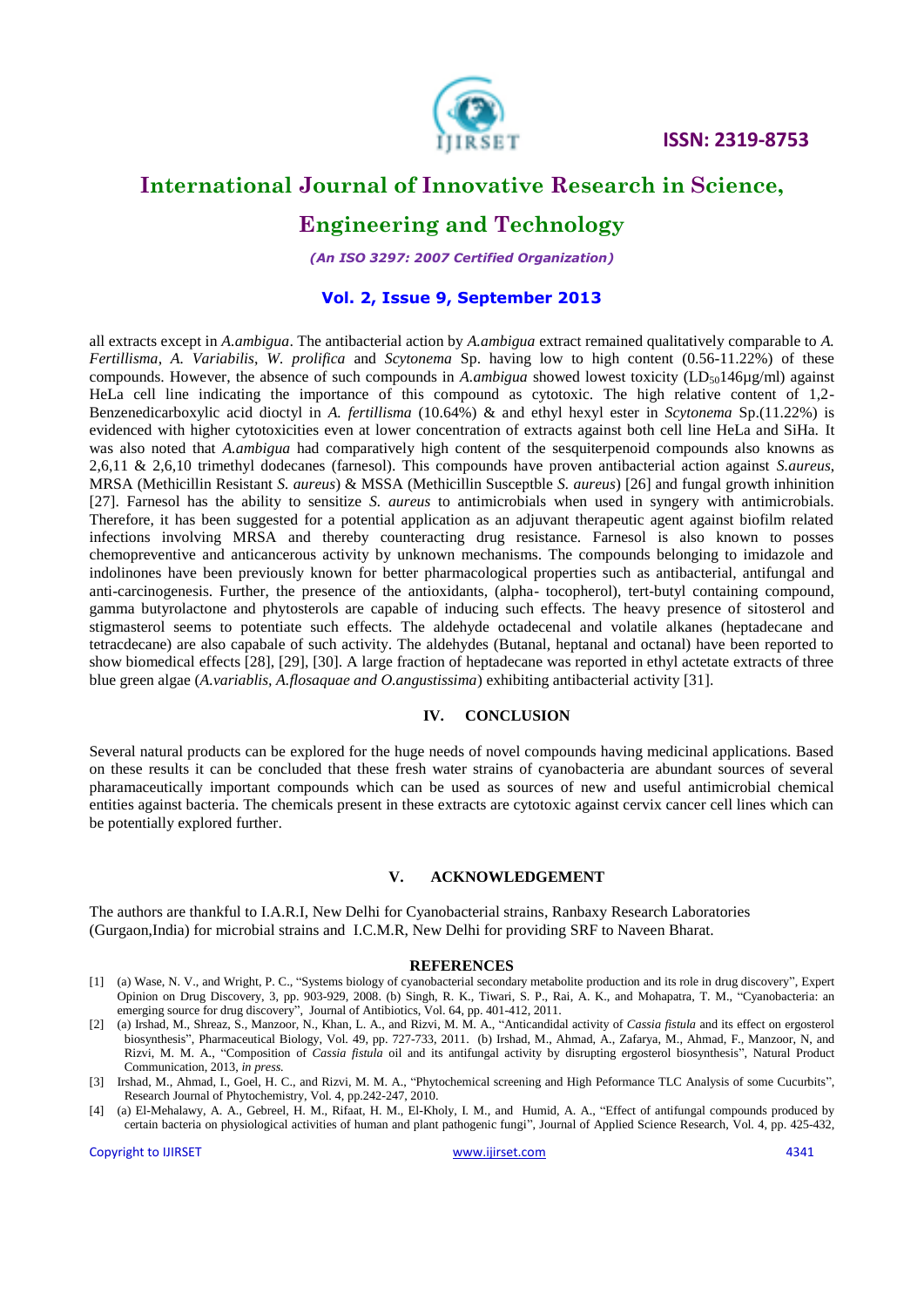

# **International Journal of Innovative Research in Science,**

### **Engineering and Technology**

*(An ISO 3297: 2007 Certified Organization)*

#### **Vol. 2, Issue 9, September 2013**

2008. (b) Sastry, V. M.V.S., and Rao, G. R.K., "Dioctyl phthalate and antibacterial compound from the marine brown alga *Sargassum wightii*", Journal of Applied Physiology, Vol. 7, pp. 185-186, 1995. (c) El-Shoubary, M. E. E., The antimicrobial activity of some seaweed collected from Alexanderia coast. Msc.Thesis, Botany and Microbiology Department Faculty of Science, Tanta University, Tanta, Egypt, 155p, 2010.

- [5] Akiyama, H., Oono, T., Huh, W. K., Yamasaki, O., Ogawa, S., Katsuyama, M., Ichikawa, H., and Iwatsuki, K., "Actions of farnesol and xylitol against *Staphylococcus aureus*", Chemotherapy, Vol. 48, pp. 122-128, 2002.
- [6] (a) Bao, B., Sun, Q., Yao, X., Hong, J., Lee, C. O., Sim, C. J., Im, K. S., and Jung, J. H., "Cytotoxic bisindole alkaloids from a marine sponge *Spongosorites* Sp", Journal of Natural Products, Vol. 68, pp.711-715, 2005. (b) Sakemi, S., and Sun, H. H., "Nortopsentins A, B, and C Cytotoxic and antifungal imidazolediyl bis(indoles) from the sponge *Spongosorites ruetzleri*", Journal of Organic Chemistry, Vol. 56, pp. 4304–4307, 1991.
- [7] Ha, Y.L., Storkson, P. M., Pariza, M. W*.*, "Inhibition of benzo (a)pyrene-induced mouse forestomach neoplasia by conjugated dienoic derivatives of linoleic acid", Cancer Research, Vol. 50, pp.1097-1101, 1990.
- [8] Zao, G., Etherton, T.D., Martin, K. R., Vanden Heuvel, J. P., Gillies, P. J., West, S. G., and Kris Etherton, P. M., "Anti-inflammatory effects of polyunsaturated fatty acids in THP-1 cells", Biochemistry Biophysics Research Communication, Vol. 336, pp. 909-917, 2005.
- [9] Jones, A. W., Holmgren, A., and Kugelberg, F. C., "Gamma-hydroxybutyrate concentrations in the blood of impaired drivers, users of illicit drugs and medical examiner cases", Journal of Analytical Toxicology, Vol. 31, pp. 566-572, 2007.
- [10] Stanier, R.Y., Kunisawa, R., Mandel, M., and Cohen-Bazire, G., "Purification and properties of unicellular blue green algae (order *Chroococcales*)", Bacteriology Review, Vol. 35, pp. 171-205, 1971.
- [11] National Committee for Clinical Laboratory Standards. NCCLS document, 100-S14. NCCLS, Wayne Pa, 2004.
- [12] National Committee for Clinical Laboratory Standards. Approved standard, M7-A5. Villanova, PA, USA, 2000.
- [13] (a) Mehdi, S. J., Ahmad, A., Irshad, M., Manzoor, N., and Rizvi, M. M. A., "Cytotoxic effect of Carvacrol on human cervical cancer cells", Biology and Medicine, Vol. 3 (2), pp. 307-312, 2011. (b) Mishra, A., Mehdi, S. J., Irshad, M., Ali, A., Sardar, M., and Rizvi, M. M. A., "Effect of biologically synthesize silver nanoparticles on human cancer cells", Science of Advance Materials, Vol. 4, pp. 1200-1206, 2012.
- [14] Mundt, S., kreitlow, S., Nowotny, A., and Effmert, U., "Biological and pharmacological investigation of selected Cyanobacteria", International Journal of Hygiene and Environmental Health, Vol. 203, pp. 327–334, 2001.
- [15] Rolland Y., "Natural Plant Antioxidants", Lipides (Gras), Vol. 11, pp. 419-424, 2004.
- [16] Larson, R. A., "The antioxidants of higher plants", Phytochemistry, Vol. 27 (4), pp. 969-978, 1998.
- [17] Dembitsky, V.M., "Natural Neo acids and Neo Alkanes: Their Analogs and Derivatives", Lipids, Vol. 41 (4), pp. 309-340, 2006.
- [18] Raicht, R., Cohen, B., and Fazzini, E., "Protective effect of plant sterols against chemically induced colon tumours in rats", Cancer Research, Vol. 40, pp. 403-405, 1980.
- [19] Ling, W.H., and Jones, P. J. H., "Dietary phytosterol: a review of metabolism, benefit and side effects", Life Science, Vol. 57 (3), pp. 195-206, 1995.
- [20] Mbambo, B., Odhav, B., and Mohanlall, V., "Antifungal activity of stigmasterol, sitosterol and ergosterol from *Bulbine natalensis* Baker (Asphodelaceae)", Journal of Medicinal Plant Research, DOI: 10.5897/JMPR12.151, 2012

[21] Murata, N., Nishida, I., "The Biochemistry of plants", In P. K Stmf(ed.). New York: Academic press; 1987, 9: p. 315-347.

- [22] Ringbom, T., Huss, U., Stenholm, A., Flocks, S., Skatteboel, P., and Perera, P., "COX-2-inhibitory effects on naturally occurring and modified fatty acids," Journal of Natural Products, Vol. 64, pp. 745-749, 2001.
- [23] Kim, J.Y., Park, H. D., Park, E., Chon, J. W., and Park, Y. K., "Growth-inhibitory and proapoptotic effects of alpha-linolenic acid on oestrogenpositive breast cancer cells", Annals of New York Academy of Science, Vol. 1171, pp. 190-195, 2009.
- [24] Dembitsky, V. M., Shkrob, I., and Go, J.V., "Dicarboxylic and fatty acid compositions of cyanobacteria of the genus Aphanizomenon", Biochemistry. (Moscow), Vol. 66 (1), pp. 92-97, 2001.
- [25] Shanab, M. M. S., Shalaby, E. A., Lightfoot D. A., and El-Shemy, H. A., "Allelopathic Effects of Water Hyacinth [*Eichhornia crassipes*]", PloS ONE, 50; 5 (10), e13200, 2010.
- [26] Jabra-Rizk, M. A., Meiller, T. F., James, C.E., and Shirtliff, M. E., "Effect of farnesol on *Staphylococcus aureus* Biofilm formation and antimicrobial susceptibility", Antimicrobial Agents and Chemotherapy, Vol. 50 (4), pp. 1463-1469, 2006.
- [27] Sato, T., Watanabe, T., Mikami, T., and Matusumoto, T., "Farnesol, a morphogenetic autoregualtory substance in the dimorphic fungus Candida albicans, inhibits hyphae growth through suppression of a mitogen-activated protein kinase cascade", Biological Pharmaceutical Bulletin, Vol. 27, 751-752, 2004.
- [28] Gregory, N., Craggs, L., Hobson, N., and Krogh, C., "Softening of cattle hoof soles and swelling of heel horn by environmental agents", Food Chemistry and Toxicology, Vol. 44, pp. 1223-1227, 2006.
- [29] Cueto, R., Squadrito, G. L., Bermudez, E., and Pryor, W. A., "Identification of heptanal and nonanal in bronchoalveolar lavage from rats exposed to low levels of ozone", Biochemistry Biophysics Research Communication, Vol. 188, 129-134, 1992.
- [30] Singer, M. S., "Analysis of the molecular basis for octanal interactions in the expressed rat I7 olfactory receptor", Chemistry of Sense, Vol. 25, pp.155-165, 2000.